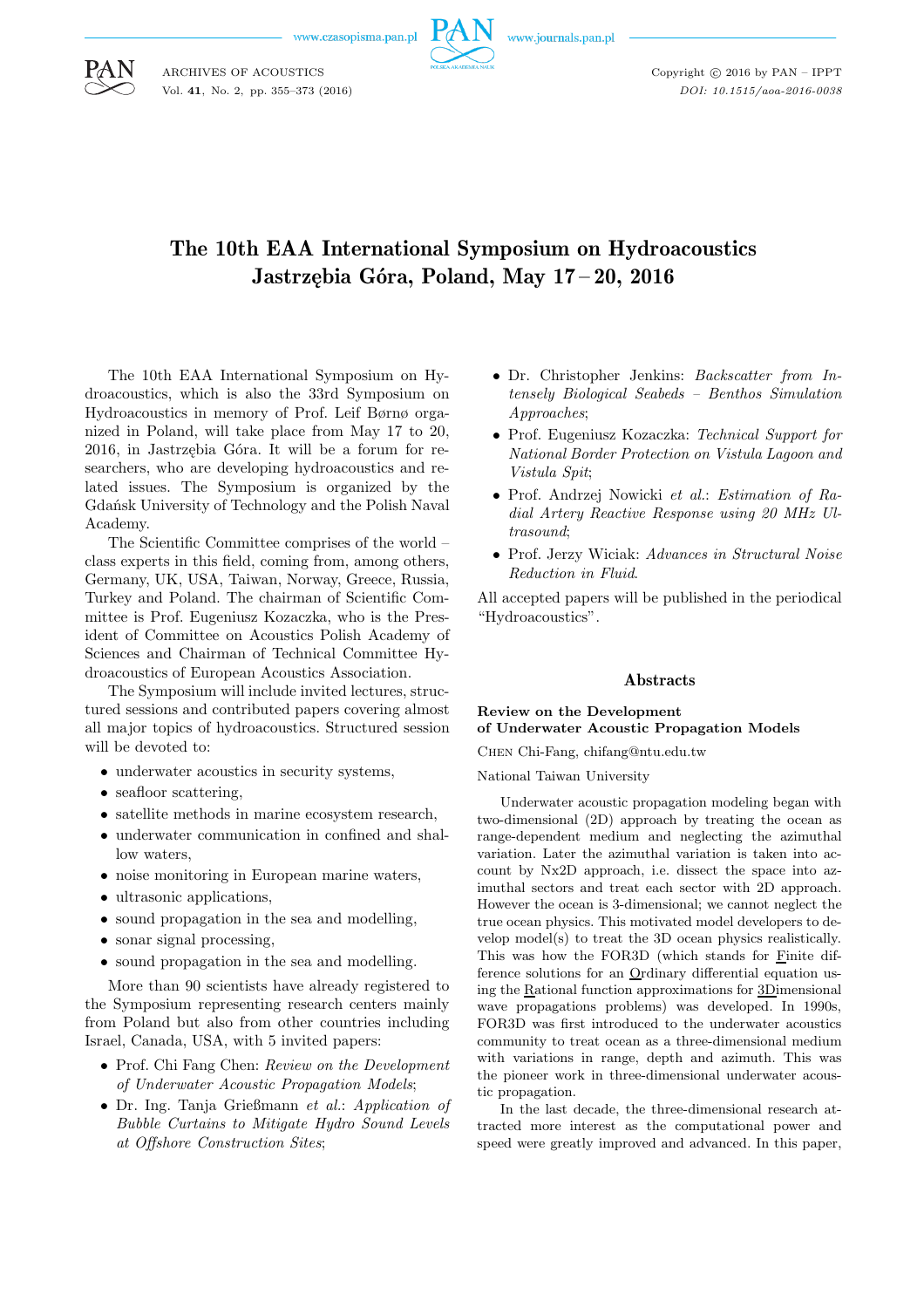we will review the recent works in the field while FOR3D continues to be one of the commonly used models.

 $\star$ 

### **Application of Bubble Curtains to Mitigate Hydro Sound Levels at Offshore Construction Sites**

Grießmann Tanja, t.griessmann@isd.uni-hannover.de RUSTEMEIER Jörg, ROLFES Raimund

#### Leibniz Universität Hannover

The acoustic noise caused by piling of offshore foundations of wind energy converters has an impulsive character and generates sound pressure levels, which are potentially dangerous to marine life. Without mitigation measures, the single piling event reaches values, which exceed the limit values at a distance of 750 m (160/190), established in the German regulations since 2010. To minimize impact on the marine environment, effective sound reduction techniques have to be provided. This talk presents the results of applications of the mitigation concept bubble curtain in the German North Sea within different national research projects during the last decade.

To gain deeper insight into the physical effects of bubble curtains, measuring-setup, methodology as well as spectral results of a parameter study from an onshore test campaign in a lake are presented and discussed. Bubble curtains produced with rubber membranes are found to unfold the best sound attenuation effect compared to conventional construction types – especially in the frequency range from 100 to 400 Hz, where the spectral analysis of typical piling noise close to the source delivers maximum energies.

#### ⋆ ⋆ ⋆

#### **Acoustic Backscatter from Intensely Biological Seabeds – Benthos Simulation Approaches**

Jenkins Christopher J., jenkinsc0@gmail.com

CSDMS, University of Colorado Boulder USA & University Adelaide

Divergences between the results for backscatter mapping of the seafloor, and ground truthing observations are often likely from biological factors in the seabed. Most models do not deal well with biology. This talk discusses the issue and illustrates a different approach with box simulations of biological seafloors, which are then numerically insonified to gauge acoustic response. Simulations are able to handle organism shapes and arrangements, population changes, and effects of 'engineering species' on the seabed. In these modern times large online databases provide enough information to reliably construct simulations for special areas.

 $\star$   $\star$ 

#### **Technical Support for National Border Protection on Vistula Lagoon and Vistula Spit**

# Kozaczka Eugeniusz, kozaczka@pg.gda.pl

#### Gdańsk University of Technology

Border areas, especially the aquatic, are on the one hand, subject to the overwater observation in the case of good visibility in daytime. For the night time, thermal cameras can be successfully used. In case of fog, radar is an additional device allowing observation of the inspected area. On the other hand, more complex situation occurs if underwater area is under supervision.

Vistula Lagoon is a specific water environment, characterized with little depth and generally muddy bottom.

The propagation of acoustic waves is specifically – characteristic for the propagation of acoustic waves in planoparallel waveguide. Under such circumstances, the detection of both surface and underwater targets is spatially reduced.

It seems that the use of passive observation is more effective solution.

Active location methods can be used in relation to specific conditions, as for example the application of acoustic antenna on fairway.

These specific conditions create a complex methodology of observation system for the previously characterized water region.

In the paper functional solutions and system design made in the frame of the research project founding by the National Centre for Research and Development will be presented.

 $\rightarrow$ 

# **Estimation of Radial Artery Reactive Response using 20 MHz Ultrasound**

Nowicki Andrzej<sup>1</sup>, anowicki@ippt.pan.pl SECOMSKI Wojciech<sup>1</sup>, Trawiński Zbigniew<sup>1</sup> OLSZEWSKI Robert<sup>2</sup>

<sup>1</sup> Institute of the Fundamental Technological Research <sup>2</sup> Military Institute of Medicine

Preceding atherosclerosis is endothelial dysfunction. There is therefore interest in the application of non-invasive clinical tools to assess endothelial function. There are commercially available ultrasound scanners to estimate Brachial Artery Reactive Response BARR by measuring the flow-mediated vasodilatation (FMD) of the brachial artery using 10–12 MHz linear array probes; however the precision in estimating of artery dilation does not exceeds 0.2 mm, far beyond the required one.

We have introduced a high frequency scanning schemes; 25–35 MHz encoded (Golay) wobbling type imaging without Doppler (uScan developed in our lab, thick film wide bandwidth transducer, 50 microns axial resolution). In the second approach we have used 20 MHz linear scanning with 20 MHz pulsed Doppler attached to the linear array. Instead of brachial artery we have examined the radial artery where Radial Artery Reactive Response RARR was measured.

The radial artery FMD were normalized using AUC of shear rate at the radial artery wall. The precision of the radial artery diameter measurements is over two times better using 20 MHz US instead of 7.5 MHz used for brachial artery FMD.

The measured initial internal radial artery diameter was in range of 1.59–2.35 mm, the maximum diameter 2.01–2.60 mm was observed 40 to 55 seconds after releasing the cuff. In a limited number (14) of examined young,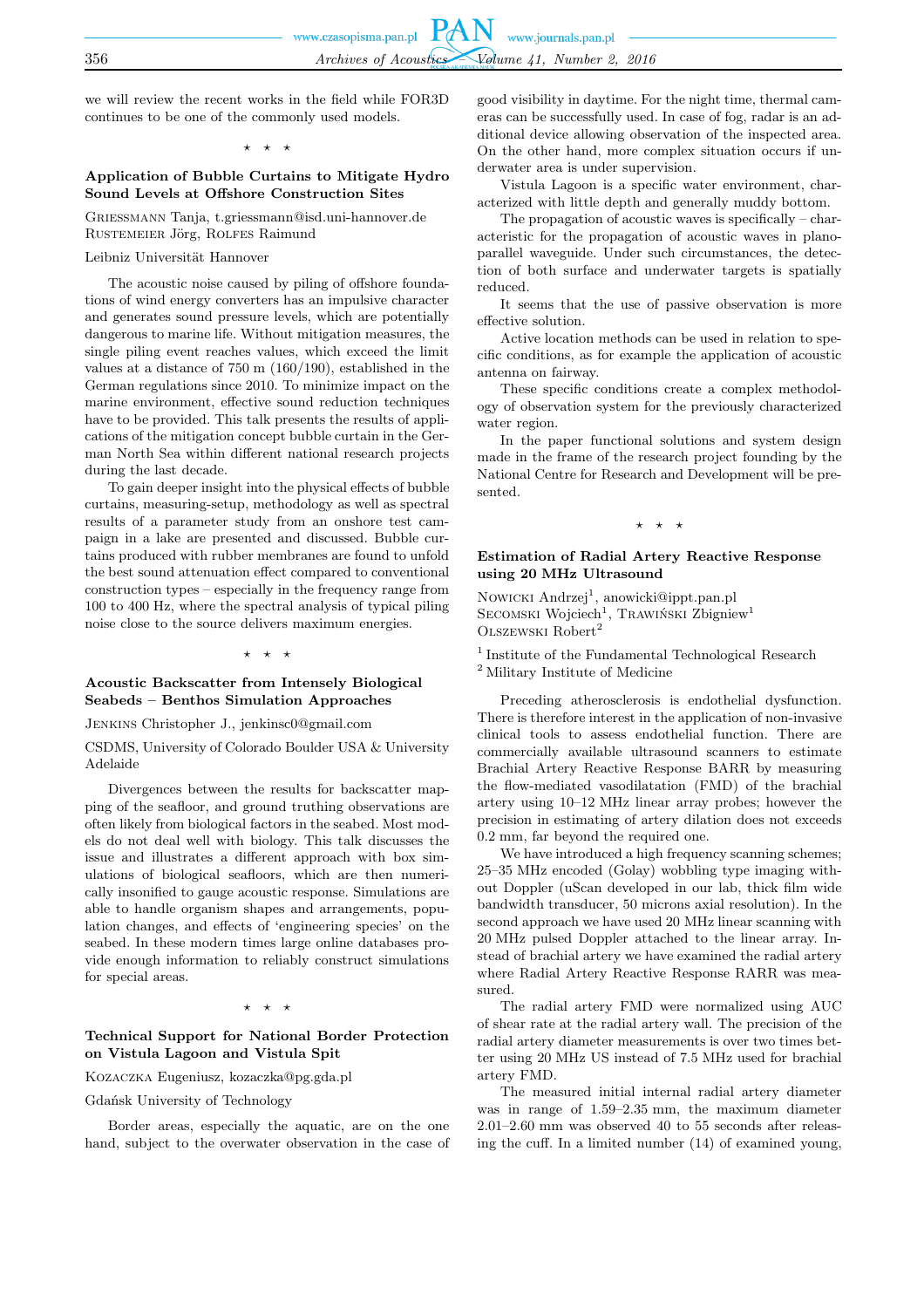healthy patients the  $\text{FMD}_{SR}$  were in the range from 7.8 to 9.9 in arbitrary units. In older patients with minor cardiac history the normalized  $\text{FMD}_{SR}$  was clearly lower, 6.8 to 7.6.

 $\star$   $\star$ 

# **Advances in Structural Noise Reduction in Fluid**

Wiciak Jerzy, wiciak@agh.edu.pl

### AGH University of Science and Technology

The sea is a complex acoustic transmission medium. The acoustic field that exists in its interior comprises natural and artificial sources with wide range of frequencies – from fractions of hertz up to few hundred kilohertz. The artificial disturbances contain a number of discrete components originating from the submarines and ship's hull and equipment connected to hull. Structure vibrations and structural noise caused by hull, cylindrical shell or plate structures may be reduced by passive and active isolation, by passive and active vibration and sound absorbers or by active control. Recently there has been considerable development in the area of construction and application of the intelligent materials for the structural vibration and noise damping.

The article presents the application of piezoactuators, bubble metascreens and topological insulator for structural vibration and sound reduction in fluid.

#### ⋆ ⋆ ⋆

# **Analysis of Hydrodynamic Pressure Field Motorboats and Pontoons in Shallow Water**

Bielański Jan, jbielan@pg.gda.pl

Gdańsk University of Technology

Using the boundary methods of flow modeling around the small motor boats and pontoons, will be calculated dimensionless characteristic of **h**ydrodynamic **p**ressure **f**ield (HPF) in the lower hemisphere. HPF will be presented at the deep water depth  $(H \geq 10L, L - \text{length of motorboards})$ and shallow water with a depth comparable to the length of the vessel (H  $\sim$  L).

It will be submitted to the impact of shallow water on the HPF as a function of Froude dependent on depth (Fnh) in the range of values [0.5, 1].

#### ⋆ ⋆ ⋆

### **Calibration of Precipitation Estimation Algorithm with Particular Emphasis on the Pomeranian Region using High Performance Computing**

Bieliński Tomasz, tomasz.bielinski@pg.gda.pl Chybicki Andrzej

#### Gdańsk University of Technology

Fast and accurate precipitation estimation is an area of atmosphere monitoring systems as it allows i.e. to correct short time weather forecast and predict several types of meteorological threats. The paper presents methodology for calibrating precipitation estimation algorithm based on MSG SEVIRI sensor and Optimal Cloud Analysis product available via EumetCast transmission. Calibration is performed in predefined coastal zone area and the parallelized gradient computing method was used. In order to perform and validate results of estimation, reference weather radar data provided by Meteorology and Hydrology Research Institute (IMGW) is used. The research is conducted using high performance computing environment of Gdańsk University of Technology Tryton supercomputer.

### ⋆ ⋆ ⋆

# **Signals Parametrization Method of Sailing Vessels**

Buszman Krystian, k.buszman@amw.gdynia.pl Gloza Ignacy

Polish Naval Academy

The development of maritime transport is directly connected with increased risk of appearance of unidentified vessels approaches to ports, wind farms and other sensitive places in the water body.

Creating a database of sailing objects parameters based on dynamic recording physical fields specified disorders aims to increase security within the strategic offshore.

The article focuses on the signals parameterization from the hydroacoustic sensor, magnetometer and a pressure sensor. Presentation of the above mentioned signals in the form of a set of parameters increases the possibility of creating and managing the database of various objects moving on the body of water surface near the underwater measurement module. Used sensors, were part of multisensor underwater measurement module. Simultaneous observation using the Automatic Identification System (AIS) allows to determine the trajectory of the object and its basic parameters required to create new and filling previous records. The obtained data set will be used to develop methods for classification and identification of vessels.

⋆ ⋆ ⋆

### **Model of Multipath Propagation of Ultrasonic Pulses Generated in Soft Tissue-Like Media by Linear Arrays**

Celmer Mateusz, mateusz.celmer@pwr.edu.pl Opieliński Krzysztof J.

Wrocław University of Technology

Arrays of ultrasonic transducers used in medical diagnosis for safe and non-invasive imaging of the inside of human body usually consists of many elementary piezoceramic transducers. In case of commercial linear arrays used in ultrasound scanners particularly important is a careful selection of elementary transducers regarding repeatability of electromechanical parameters in order to ensure possibly the highest quality of imaging. The creation of crosstalk can be observed in a form of propagation of an electric voltage and mechanical vibration on neighboring elements while activating individual transducers in such an electromechanical construction of the array. It leads to the distortion of a generated acoustical field and in consequence reduces the quality of achieved medical images. Complexity of the problem rises rapidly in case of arrays which uses ultrasonic beamforming.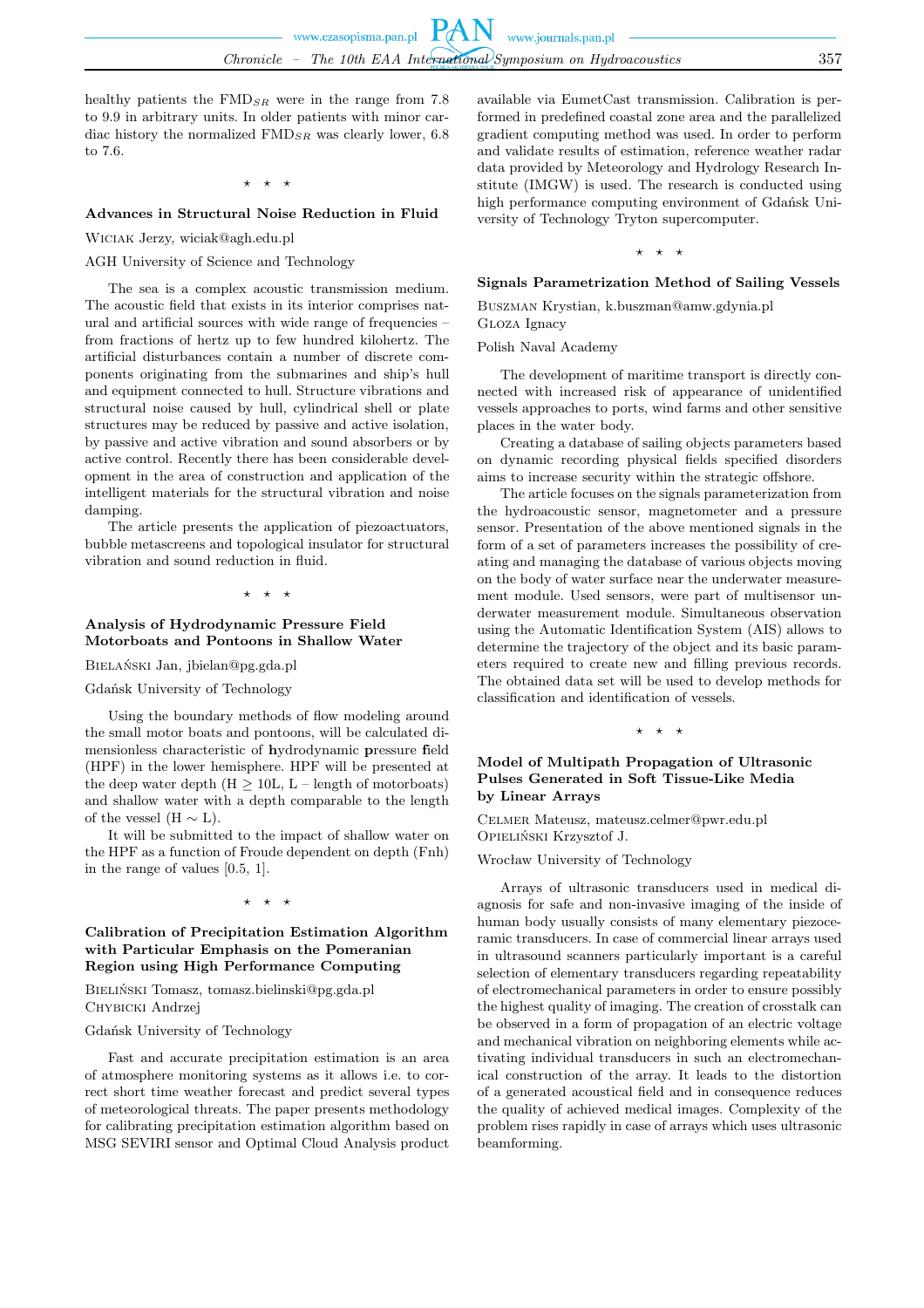In this work, authors developed numerical amplitudephase model of multipath propagation of ultrasonic pulses generated in water or in a water-like media (homogeneous soft tissue) by such arrays. The model allowed for the simulation of acoustic field distributions and for the examination of the influence of the transmitting mode beam focusing on these distributions, taking into account electrical and mechanical crosstalk.

#### ⋆ ⋆ ⋆

# **Comparison of Direct and In-Direct Methods of Multi-Resolution Satellite Observation of Coastal Zone Area**

Chybicki Andrzej, andrzej.chybicki@eti.pg.gda.pl Łubniewski Zbigniew, lubniew@eti.pg.gda.pl

#### Gdańsk University of Technology

The Earth Observation satellite imaging systems have known limitations, especially regarding their spatial and temporal resolution. In this context, the approaches based on subpixel mapping of the Earth environment are of high interest. Multi-resolution data fusion allows for utilization of the advantages of various types of observation sensors. The paper presents the approach to downscaling the land surface temperature (LST) products for coastal zone derived from low resolution imagery acquired by the Advanced Very High Resolution Radiometer (AVHRR) using direct and indirect methods. Effective emissivity derived from Corine Land Cover database is used as a quantity describing thermal properties of the coastal zone area in higher resolution and allowing the downsampling of low spatial resolution LST images. The authors propose inverse problem approach for downscaling AVHRR imagery and utilize the Tikhonov regularization method for finding an optimal solution to the defined problem. In the paper, comparison to other known methods of direct observations i.e PBIM, was presented. It has been shown by examples that apart from global optimization, the obtained results are also good in local scale and can be used for relatively small areas, much smaller than the entire satellite imagery scene, depicting diverse surface conditions.

#### $\star$   $\star$

# **Potential of Polish R&D Industry in the Context of Prototyping, Design, Development and Control of Dedicated National Satellite SAR System for Marine Ecosystem Monitoring**

Chybicki Andrzej, andrzej.chybicki@eti.pg.gda.pl Łubniewski Zbigniew, lubniew@eti.pg.gda.pl

### Gdańsk University of Technology

Space technology is currently one of the most important elements in the advance of information societies and knowledge-based economies all over the world. The European Space Agency (ESA) is in the focal point of the European space activities while the European Union provides strong financial support for the development of space technologies and applications in its flagship programs. In domestic scope, Polish Space Agency (POLSA) is a national aeronautics entity responsible for activities related to development of technologies of national space sector. Recently, one of the activities of POLSA aims to establish, is the programme of building the system of satellite SAR observations dedicated for Polish users such as administration, civilian services and Polish scientific and research entities that would expand potential use of satellite technologies among numerous Polish beneficiaries. The paper describes architecture and functional components of exemplary satellite SAR system along with the potential of Polish entities to develop such technology. Potential advantages and benefits of using SAR satellite for marine ecosystem observations and maritime industry is presented.

#### ⋆ ⋆ ⋆

# **Local Group Delay Estimator for the Time-Frequency Reassignment by Example on Sonar Sounding Signals**

Czarnecki Krzysztof, Krzysztof.Czarnecki@eti.pg.gda.pl RUDNICKI Mariusz

#### Gdańsk University of Technology

In this paper, a local group delay estimator dedicated for the time-frequency reassignment is proposed. The main estimation based upon the numerical derivation of the phase of the discrete Fourier spectrum with respect to frequency is preceded by its additional modulation. Then the local group delay is estimated as the argument of the product of modulated and not modulated, conjugated spectra. In this stage, the carrier should have a really small constant frequency. This simple approach can led to increasing the final precision of the energy localization in the reassigned spectrogram in comparison to the methods which use adjacent spectrum stems. The proposed method is tested by finding the accurate delay of sounding pulses usually used in the sonar technique.

#### $\rightarrow$

# **MEMS Technology Quality Requirements as Applied to Multibeam Echosounder**

Demkowicz Jerzy, demjot@eti.pg.gda.pl Bikonis Krzysztof

Gdańsk University of Technology

Small, lightweight, power-efficient, and low-cost microelectromechanical system (MEMS) inertial sensors and microcontrollers available in the market today help reduce the instability of Multibeam Sonars. Current MEMS inertial measurement units (IMUs) come in many shapes, sizes, and costs – depending on the application and performance required. Although MEMS inertial sensors offer affordable, appropriately scaled units, they are not currently capable of meeting all requirements for accurate and precise attitudes due to their inherent measurement noise. The article presents the comparison of different MEMS technologies and their parameters regarding to the main application namely Multibeam Sonars (MBS). The MEMS parameters quality are crucial for further MBS records processing, the article presents the results of undertaken researches in that area.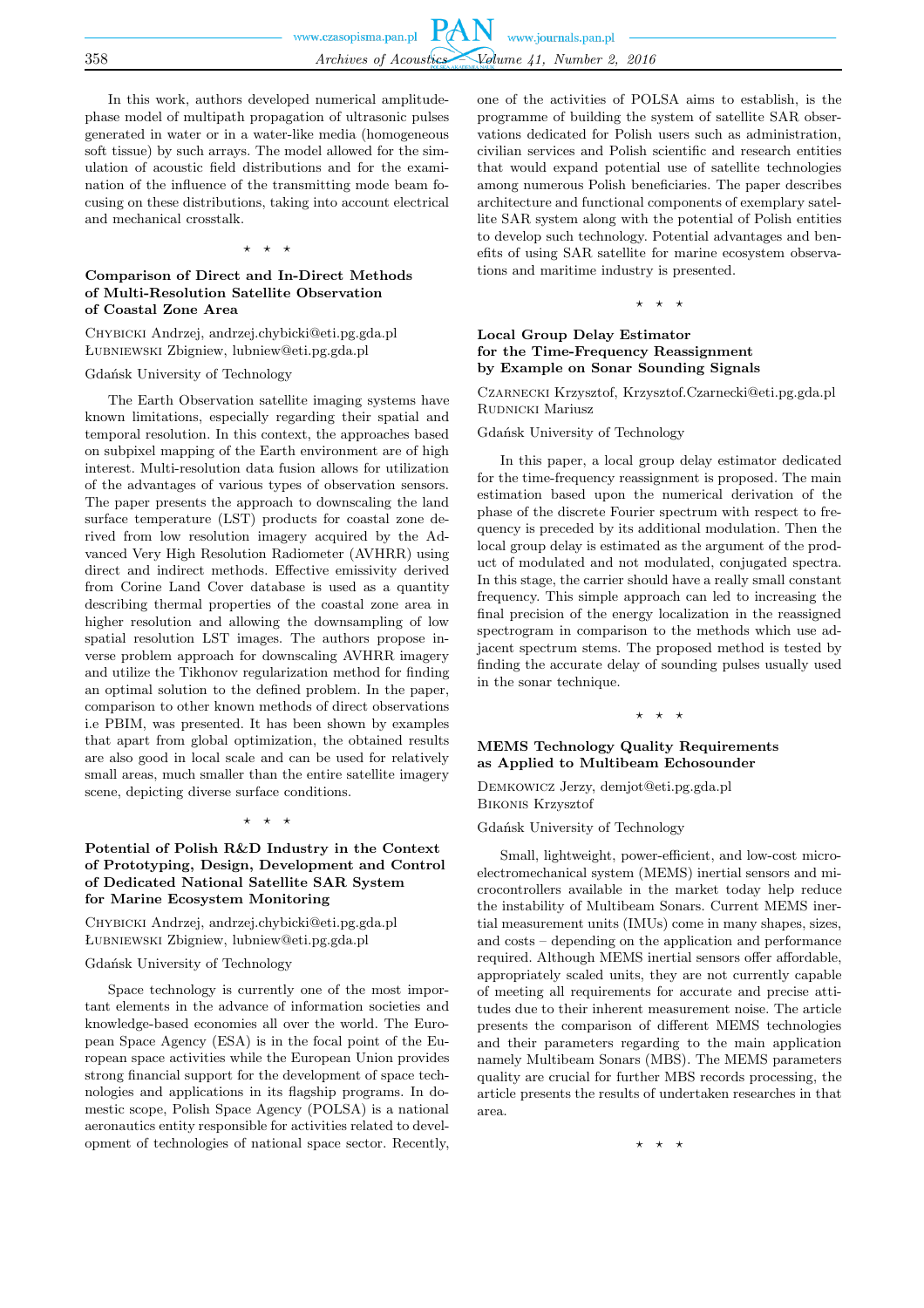# **EGNOS Based GNSS Receiver for Precise Positioning in Restricted Areas of Continental Shelf**

Demkowicz Jerzy, demjot@eti.pg.gda.pl Bikonis Krzysztof, Drypczewski Krzysztof STEPNOWSKI Andrzej

Gdańsk University of Technology

Positioning accuracy is very important in many areas, whereas typical GPS receiver accuracy often is not sufficient. The European Geostationary Navigation Overlay Service (EGNOS), Europe's first venture into satellite navigation, improves the open public service offered by the Global Positioning System (GPS). As a satellite navigation augmentation system, EGNOS improves the accuracy of GPS by providing a positioning accuracy to within 3 meters. In this paper we presented prototype of GNS receiver based on EGNOS dedicated for precise positioning in restricted areas of continental shelf.

 $\star$ 

#### **In-Situ Acoustic Seabed Characterization**

DEMOULIN Xavier<sup>1</sup>, GUILLON Laurent<sup>2</sup> SIMON Luc<sup>3</sup>, lsimon@rtsys.fr, JAN Romain<sup>3</sup>

<sup>1</sup> MAREE, France

2 Institut de Recherche de l'Ecole Navale, France

<sup>3</sup> RTSYS, France

In a defined area, from a close location to another, seabed response to acoustics is a continuous uncertainty. Current methods to determine first layer seafloor characteristics such as sub bottom profiling, cone penetrators and core sampling as their advantages and limitations.

Sub bottom profiling will provide a nice image of the seafloor but keeps uncertainty on the type and homogeneity of the type of seafloor. Core sampling is demanding in infrastructure and removes seabed from its ins-situ location, which can interfere on its comportment; whether than cone penetrators shall not provide acoustic related information.

INSEA approach lays is an innovative in-situ measurement system for sediment characterization using acoustics. It aims to provide an accurate in-situ information on the acoustic characteristics of the first layer of the sediment, avoiding core-sampling.

The INSEA is composed of an autonomous compact device 200 meters depth rated, equipped with four emitting and receiving broadband transducers that transmit sounds in multiple geometrical configurations in the sediment. Transducers integrated in the stakes emit and receive at multiple frequencies in the band from 50kHz up to 270kHz. Each one of the 4 stakes emits and then receives a sequence of consecutive signals covering all the frequency range. Time delay and attenuation of the signal from emission to reception provides quantifiable information of the sediment.

This paper will present the development and results achieved using this technology.

Then, it will focus on current evolution of this methodology and device with aim to gather additional information such as video, attitude, and lower frequencies transducer for S-waves or P-waves.

⋆ ⋆ ⋆

# **Utilizing Comparison Magnetic Resonance Imaging and Acoustocerebrography Signals in the Assessment of Focal Cerebral Microangiopathic Lesions in Patients with Asymptomatic Atrial Fibrillation (Preliminary Clinical Study Results)**

DOBKOWSKA-CHUDON Wioletta<sup>1</sup>, WROBEL Miroslaw<sup>2</sup> FRANKOWSKA Emilia<sup>3</sup>, KARLOWICZ Paweł<sup>4</sup> ZEGADLO Arkadiusz<sup>3</sup>, DABROWSKI Andrzej<sup>2</sup> KRUPIENICZ Andrzej<sup>5</sup>, Nowicki Andrzej<sup>6</sup> OLSZEWSKI Robert<sup>7</sup>, robert.olszewski@me.com

<sup>1</sup> District Hospital, Cardiology

- <sup>2</sup> SoNovum AG
- <sup>3</sup> Radiology, Military Institute of Medicine
- <sup>4</sup> Sonomed Sp. z o.o.
- <sup>5</sup> Medical University of Warsaw
- The Public Health Sciences with the Nursering Division
- 6 Institute of Fundamental Technological Research Polish Academy of Sciences
- <sup>7</sup> Cardiology and Internal Medicine
	- Military Institute of Medicine

Background: Acoustocerebrography (ACG) is a novel, noninvasive, transcranial ultrasonic method that measures a set of data variables obtained from the transmission of multispectral ultrasound signals that are propagated through the brain tissue, including: absorption coefficient, frequency – dependent attenuation, speed of sound and tissue elasticity. ACG and Magnetic Resonance Imaging (MRI) results were compared in a clinical study assessment of focal white matter lesions (WML) in the brains of patients with asymptomatic atrial fibrillation (AAF).

Methods: The clinical study included 55 patients with AAF; the study population had a mean age of  $66.1 \pm 6.7$ , a CHA2DS2 VASc of 2.5±1.3, and a mean HAS-BLED of 1.65±0.9. According to MRI data the patients were assigned into four groups based on the number of lesion: "L0"  $-0$  to 4 lesions, "L5"  $-5$  to 9 lesions, "L10"  $-10$  to 29 lesions, and "L30" – 30 or more lesions.

Results: It was proved that the ACG method could clearly differentiate a group of WML patients with 0 to 4 lesions (L0) and a group of patients with 30 and more lesions (L30). Fisher's Exact Test shows that this correlation is highly significant  $(p < 0.001)$ , (Fig. 1).

Conclusions: ACG is a new, effective method for detecting WML in patients with AAF. The ACG measurement methodology may become increasingly useful to diagnose and to stratify patients with AAF in order to individualize their treatment and importantly to reduce their risk of stroke.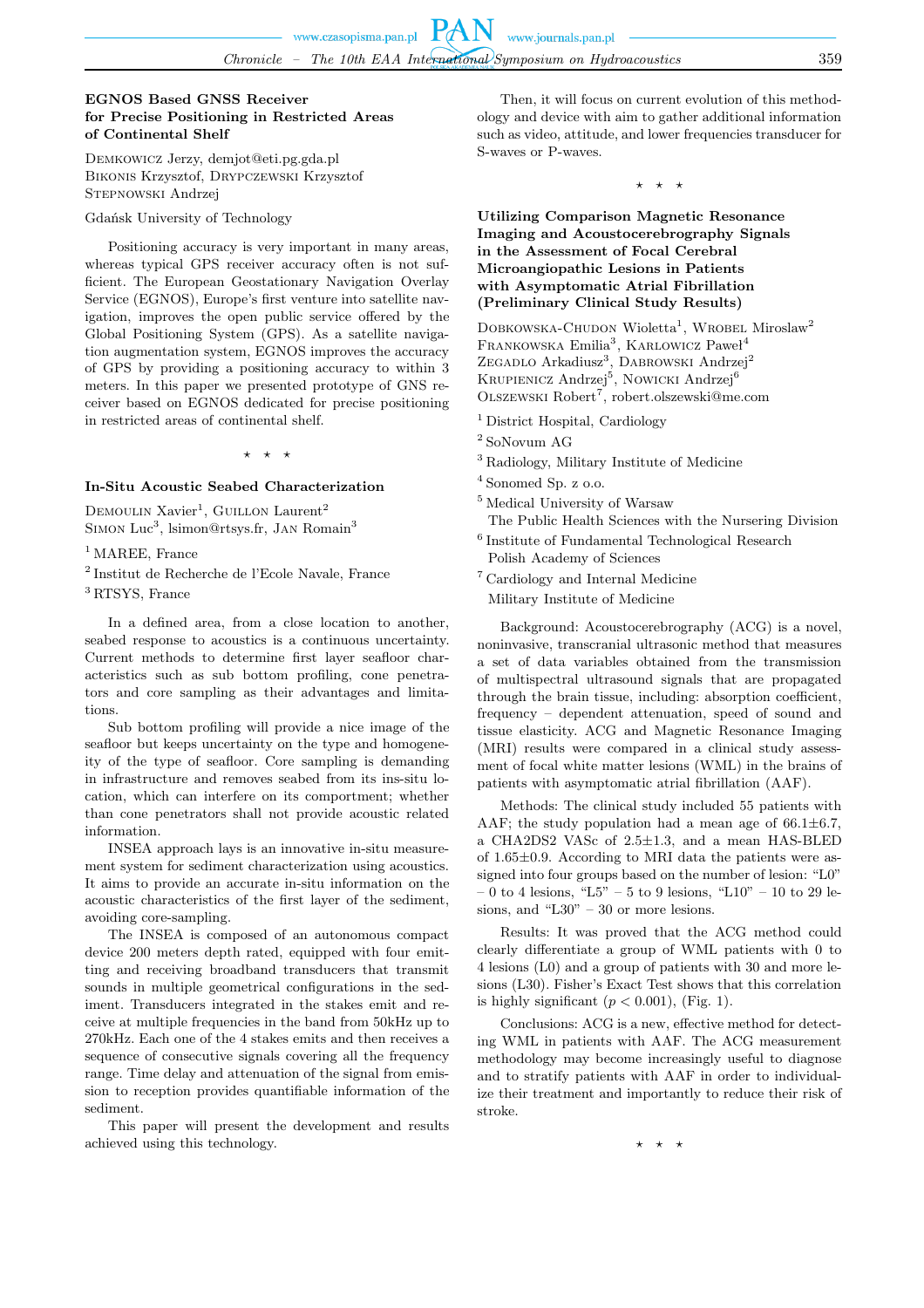# **Detection of Variations in Random Characteristics of Scattering Medium by the Wavelet Analysis**

Doubrovina Olga, Gambin Barbara, bgambin@ippt.pan.pl Wójcik Janusz

Institute of Fundamental Technological Research Polish Academy of Sciences

The main idea of this research is to show the capacity of the wavelet analysis to the differentiation of randomness of backscattering structures. Simulated ultrasound backscattered signals are obtained under real conditions imposed on the incident field generation and properties of the actual ultrasound transducers. It is assumed that the scattering volume, i.e. region of interest, is composed from a sum of two random media occupying the neighboring locations. The considered media are equal in size but they consist of backscattered with different random distributions or different physical properties. As an example, particular structure of the complex random scattering volume is considered. It consists of the ensemble of spheres randomly shifted from the center of cubic cells with the shift distributed uniformly and normally with different characteristics for each of two sets. It will be seen in what a way the two randomness impact on the features of the wavelet spectrogram of RF signals in which not only the variations in randomness but also the location of the border between two random parts is noticeable.

Acknowledgments: This work was partially supported by the National Science Centre (grant no. 2011/03/B/ST7/ 03347).

#### ⋆ ⋆ ⋆

### **Spatiotemporal, Multidimensional GIS for Pelagic Fish Biomass Estimation**

Drypczewski Krzysztof, kszyk@eti.pg.gda.pl Stepnowski Andrzej

#### Gdańsk University of Technology

Various methods of pelagic fish biomass estimation provide information about quantity of fish in a specific geographical location. Analysis of the consequent measurements for the same area over extended period of time can help in explaining the changes occurring in the environment (migration etc.). Moreover, pelagic fish biomass estimation compared with fishing data can help in effective fishery planning. Modern Geographical Information System (GIS) technology can provide easy to use, near real-time solution to aforementioned problem. Multidimensional GIS systems are especially designed to acquire, distribute, analyze and visualize complicated temporal data.

In the article, authors present an idea for multidimensional GIS for pelagic fish estimation analysis and discuss possible benefits, architecture and applications.

#### $\star$   $\star$

#### **A Novel Algorithm of Spectral Analysis for Passive Sonars**

Dyka Andrzej, adyka@eti.pg.gda.pl

Gdańsk University of Technology

A problem of significant importance in various areas of science and technology is an effective detection of a short duration harmonic signal embedded in noise and in the presence of slowly varying disturbance.

Short duration is understood here as time instant from a to several (less than 100) of periods of the harmonic signal sought.

This is, among other the scenario in passive underwater location, where the goal is to detect the periodic signal of the submarine propeller.

The main idea of the algorithm consists in chopping the analyzed signal into a number of adjacent subintervals of the duration equal to the assumed period of the signal to be detected. This, thru averaging, enables an improvement of signal-to-noise ratio and provides some flexibility in choosing metric for most robust determination of the number frequency of the harmonic signal to be identified.

The goal of this paper is to discuss the available metrics and their performance in identifying the harmonic signal vs the performance of standard Fourier analysis.

⋆ ⋆ ⋆

#### **Effect of Water on Acoustic Properties of Ionic Liquids**

Dzina Marzena, mhd@ich.us.edu.pl Skowronek Justyna

#### University of Silesia

Ionic liquids are considered to be a novel and attractive huge class of chemical compounds with unique properties such as negligible vapour pressure, a broad liquid temperature range, a high chemical and thermal stability. Thus they are becoming a new green solvents.

The measurements of speed of sound in ionic liquids have been undertaken, either to study the nature of molecular interactions, structure and packing effects or to obtain thermodynamic quantities for applications in chemical and industrial process. The presence even a small amount of water in ionic liquids may affect many of their properties. Therefore speed of sound, density, acoustic impedance, isentropic compressibility, and isobaric thermal expansion were determined for solutions of water in 1-ethyl-3-methylimidazolium ethyl sulfate and 1-octyl-3 methylimidazolium chloride within the temperature range from  $278~\mathrm{K}$  to  $343~\mathrm{K}.$ 

#### ⋆ ⋆ ⋆

### **Development of a High-Resolution Real-Time Capable 3D Sonar Camera for Deep Sea Operation**

Ehrhardt Michael, michael.ehrhardt@ibmt.fraunhofer.de Becker Franz Josef, Speicher Daniel, Degel Christian

Fraunhofer Institute for Biomedical Engineering (IBMT)

The deep sea and especially the seafloor constitute an increasingly attractive field for different scientific and economic interests. In order to accomplish a comprehensive exploration as well as an efficient economic utilization of the deep sea, visualization tools which provide images of reasonable quality within an acceptable period of time are required. Since the commonly used optical imaging systems are restricted in the seafloor area, a high-resolution real-time capable sonar-system is required to ensure an adequate visualization for exploration and process monitoring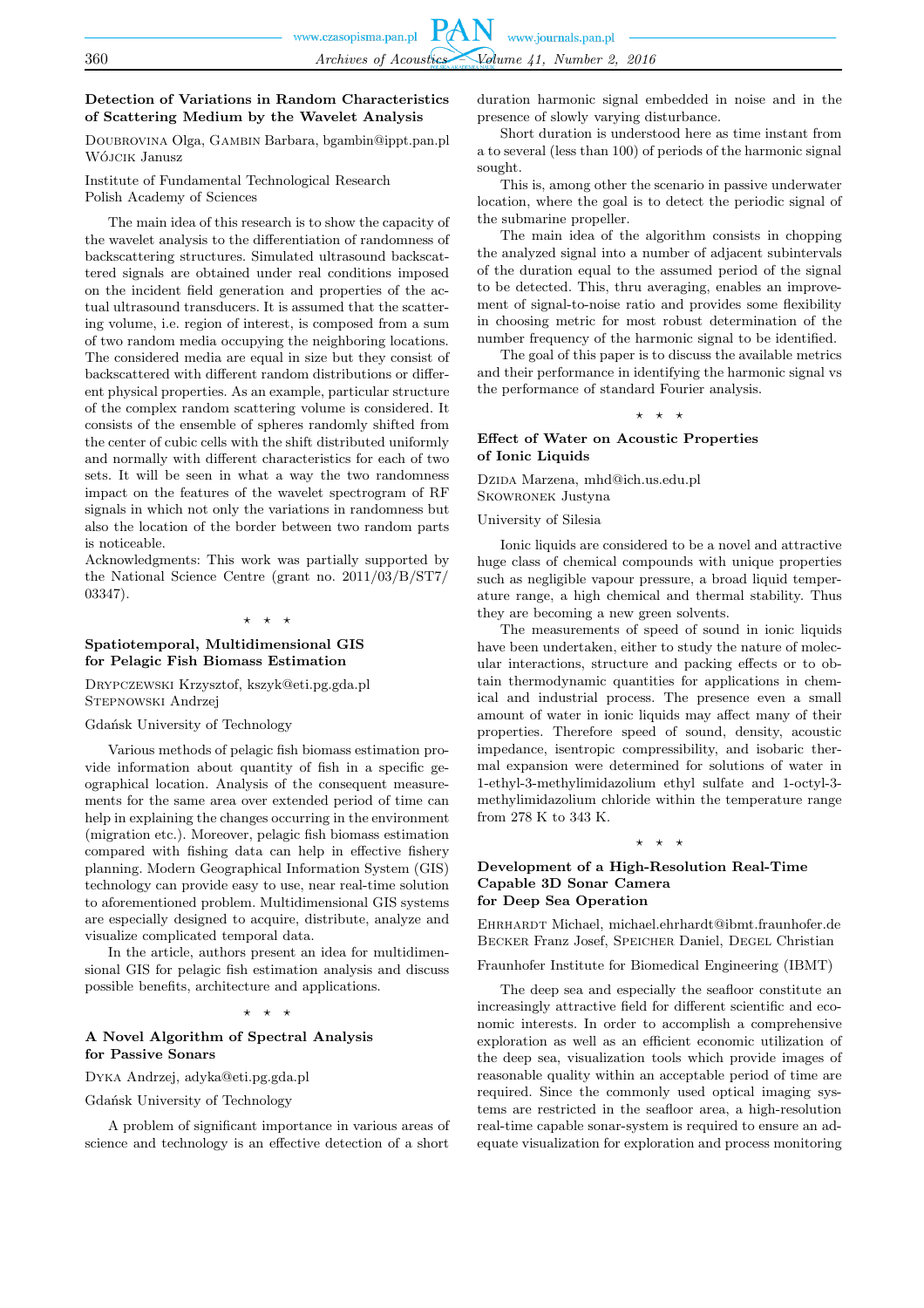purposes. The aim of the project is the development of a sonar camera system which is able to provide real-time 3D images with a sufficient spatial resolution in a deep sea environment. Within this work we present a first experimental setup of the camera system consisting of a 1024 element matrix array antenna together with a 128 channel beamforming system including an 8:1 multiplexing device. While the basic concept for this camera system was developed in previous stages, this work deals with the construction of the antenna, the description of the electronic beamforming device as well as first measurement results under laboratory conditions.

The measurement results are used to verify the former simulations concerning the antenna's sound opening angle, the attainable spatial resolution and a proof of concept for the entire system. Here, the focus is on the particular transmitting and receiving modalities since the beamforming device allows an adjustable defocused sound field of the antenna. Furthermore, a statistical investigation of the antenna's elements is presented in order to show their electrical and acoustical performances and uniformity. The cross coupling between the single antenna elements as well as their spatial displacement and vibration modes have been investigated using a laser-doppler vibrometer. Finally, the generation and transmission of frequency coded signals for matched filter usage are presented and discussed.

#### $\star$   $\star$

### **Acoustical Properties of Tissue Phantoms with Different Stiffness and Water-Like Absorption**

Gambin Barbara, bgambin@ippt.pan.pl Kruglenko Eleonora, Byra Michał

Institute of Fundamental Technological Research Polish Academy of Sciences

Poly(vinyl alcohol) cryogel, PVA-C, is produced as a soft tissue-mimicking material, suitable for application in ultrasound imaging. A 10% by weight poly(vinyl alcohol) in water solution was used to form PVA-C, which is solidified through a freeze–thaw process. The number of freeze–thaw cycles affects the properties of the material, particularly the mechanical stiffness. The ultrasound characteristics were investigated using 3 different cylindrical samples of PVA-C produced by 1, 2 and 3 cycles of freezing-thawing process. The speed of sound was found to range from  $1502$  to  $1522 \text{ m s}^{-1}$ , and the attenuation coefficients were in the range of  $0.085\text{--}0.124\ \mathrm{dB}/$ (cm MHz). The structural heterogeneities are visualized by Nakagami maps and it is shown that the range of Nakagami parameter characterize the differences between samples. The samples are structurally different in the regions close to the surface from the internal regions. This is probably caused by the spatial heterogeneity of the solidification process . The thickness of the boundary layer is also measured from Nakagami maps and it is shown that it is also linked to the type of samples. The elastography maps (measured by the commercial quasistatic strain imaging system . . . ) are compared with Nakagami maps. The question arises, in what circumstances parametric estimation of spatial structure variations by Nak-

agami maps are linked to the spatial variations of local stiffness?

Acknowledgments: This work was partially supported by the National Science Centre (grant no. 2011/03/B/ST7/ 03347).

 $\star$   $\star$ 

### **Situational Analysis of Underwater Noise Issue in the Area of the Central and South Baltic Sea**

Grelowska Grażyna, grazyna.grelowska@pg.gda.pl Kozaczka Eugeniusz, kozaczka@pg.gda.pl

Gdańsk University of Technology

The issue of the noise control in the atmospheric environment has been developed for several decades. As a result, certain legal acts have been constituted, together with a number of quantitative norms regarding both the workplace, and the spatial areas, in particular the urbanized regions. The areas of heavy traffic, such as motorways, highways or thoroughfares, have also been the subject of interest.

In case of the underwater environment the situation is unfortunately heavily underestimated. Human factor is commonly known as highly influencing on the so called marine acoustical climate, as well as, environment.

The main source of the underwater noise is commonly understood maritime transport. There are fairways where shipping traffic is very intense, like on highways. Unlike in gaseous environment, it is hard to imagine constructing acoustic screens in the sea. Thus the noise in the range of small and medium frequency bands propagate in sea over long distances from their sources with far less natural attenuation than in the air. Moreover, the structure of the water environment creates a kind of waveguide with conducing conditions for noise propagation over long distances.

Apart from the maritime transportation noise, new sources of the underwater noise, such as offshore wind farms, occur. The industrial activity in the coastal areas can be also named as additional one.

There have been works in the EU region on the legislation as well as research – measurement activities for several years. Basically, the current situation can be considered as at an early stage, however, there are efforts made in order to reduce the noise level in the sea.

### ⋆ ⋆ ⋆

# **Acoustic Climate of the Gulf of Gdańsk in Years 2000–2010**

Grelowska Grażyna, grazyna.grelowska@pg.gda.pl Witos Dominika, dominika.witos@pg.gda.pl

Gdańsk University of Technology

The conditions of the acoustic wave propagation in the southern Baltic are much more complex than in other shallow waters. In the typical shallow water seasonal changes in acoustical conditions in the upper layer of the depth of about 60–70 m are observed. They are caused by variation of the annual meteorological conditions. Most often, in the deep water layer acoustical conditions are stable throughout the year. However, in the Southern Baltic they change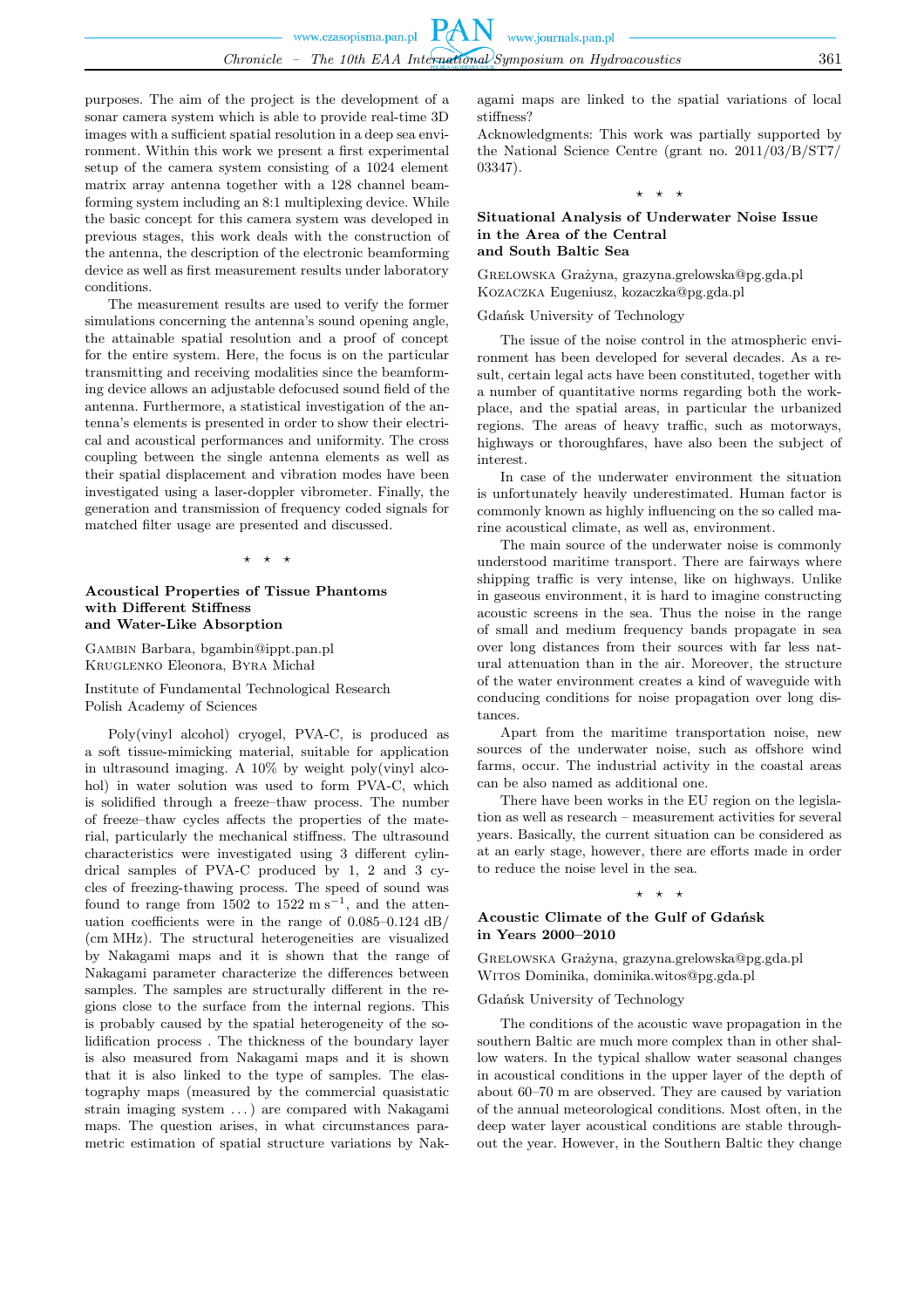during the year also in the deep water layer. They depend on the inflows of highly saline water from the Northern Sea through the Danish Straits, which evoke dense bottom current increasing the salinity at the bottom. The vertical sound speed distribution in the Southern Baltic strongly dependent on the hydrological conditions.

In the paper the characteristic elements of acoustic climate of the Southern Baltic will be considered basing on data concerning the Gulf of Gdańsk. Averaged characteristics for years 2000–2010 as well as anomaly have been determined.

⋆ ⋆ ⋆

# **Diffraction of Sound Pulses on a Spherical Target Submerged in an Oceanic Waveguide Covered with Ice**

GRIGORIEVA Natalie S.<sup>1</sup>, nsgrig@natalie.spb.su KUPRIYANOV Mikhail S.<sup>1</sup>, OSTROVSKIY Dmitriy B.<sup>2</sup>  $\operatorname{Strepanova}$ Daria $\mathrm{A}.^2$ 

<sup>1</sup> St. Petersburg State Electrotechnical University

<sup>2</sup> JSC "Concern Oceanpribor"

Sound propagation in an oceanic waveguide covered with ice has been studied by many authors as opposed to the problem of acoustic scattering by a target imbedded in such a waveguide. This paper is devoted to modeling of the pulse scattering by a spherical target immersed in a homogeneous waveguide covered with ice. For calculating the echo signal in the frequency domain we have followed the Hackman and Sammelmann's general approach. The arising scattering coefficients of a sphere were evaluated with the use of the normal mode method. The amount of normal modes forming the backscattered field is determined by the given directivity of the source. The emitted signal is a pulse with a Gaussian envelope. Computational results are obtained in a wide frequency range 8–12 kHz for water depths equal to several hundreds of m, and distances between a source/receiver and a target from 1 km up to 10 km. A target is assumed to be acoustically rigid or fluid. In particular, the properties of the ice cover and a scatterer may coincide. The obtained analytical expression for the backscattered field in the time domain is applied to evaluate its dependence on depth of a water layer, bottom and ice properties, and distance between the source and obstacle.

Acknowledgment: This work was supported by the Contract N 02.G25.31.0149 dated 01.12.2015 (Board of Education of Russia).

 $\overline{\phantom{a}}$ 

# **Investigation of Acoustical Spectrum of Underwater Propulsion Systems**

GÜNGÖR Emre, egungor@roketsan.com.tr ÖZDEMIR Ý. Bedii

School of Mechanical Engineering Istanbul Technical University

In this paper, prediction of acoustic behavior of underwater propulsion systems were investigated through testcase validations which were performed using finite volume

based solver. Test-case study consists of determination of frequency spectrum around cylinder and aeroacoustics of automobile A-pillar raingutter. Although the medium is different, the experiments can be good validation reference for the current study. Frequency in spectrum and magnitude range is the main comparison between those cases. URANS and LES formulations were both implemented to compare solution time, errors and applicability. At each step during flow calculations, acoustic sources around moving parts and wake were stored to couple them with acoustic solver. Instead of direct solution of wave propagation, it is modeled using FWH method (Ffowcs-Williams and Hawkings) based on Lighthill acoustic analogy. FEM/BEM solver was also used for the purpose of observing differences between FWH analogy and FEM/BEM solver. Blade passing frequency and its harmonics on tonal and broadband noise around a propulsion system were given using the computation of the turbulence quantities and the radiation of sound waves to the pressure sensors. Test-case results show good agreement with the experimental data: Frequency spectrum, magnitude of amplitudes and tonal harmonics for farfield and nearfield were predicted for cylinder and raingutter. The same schema and methodology was implemented to the underwater propulsion case in order to predict noise spectrum. Due to the effect of coupling method, FWH analogy and FEM/BEM solver were compared between each other. The results show that noise prediction can be obtained by using hybrid acoustic method.

⋆ ⋆ ⋆

# **Modelling of Acoustic Backscattering by Southern Baltic Herring**

Idczak Jakub, j.idczak@ug.edu.pl Gorska Natalia, oceng@ug.edu.pl

#### University of Gdansk

Hydroacoustical abundance estimation of Baltic herring, economically and ecologically significant species, has been performed in different parts of the Baltic sea since the eighties. The reliable  $TS(L)$  model (TS is the target strength of herring individual and L is its total length) is crucial for the higher estimation accuracy. Taking into account the geographic dependence of the *TS(L)* model for Baltic herring, the ICES Working Group of *Fisheries Acoustics, Science and Technology* recommends the study of the *TS(L)* model for different subdivisions of the Baltic Sea. It motivated the detailed analysis of the relationship for herring from the southern Baltic ICES Subdivisions 24, 25, 26, in which Poland is responsible for the hydroacoustical herring abundance assessment.

In order to understand the mechanisms of backscattering of sound by herring individuals, model analyses on the backscattering characteristics of individual specimens, as well as average backscattering characteristics, was performed. To describe the backscattering of acoustic waves on the body and the swimbladder of fish, the Modal-Series-Based Deformed Cylinder Model (MSB-DCM) was used. The detailed shape of the swimbladder of herring individuals was considered. As input data for the model, the morphometric data obtained from X-ray images of herring individuals from the Polish coastal zone (ICES 26 subdivisions)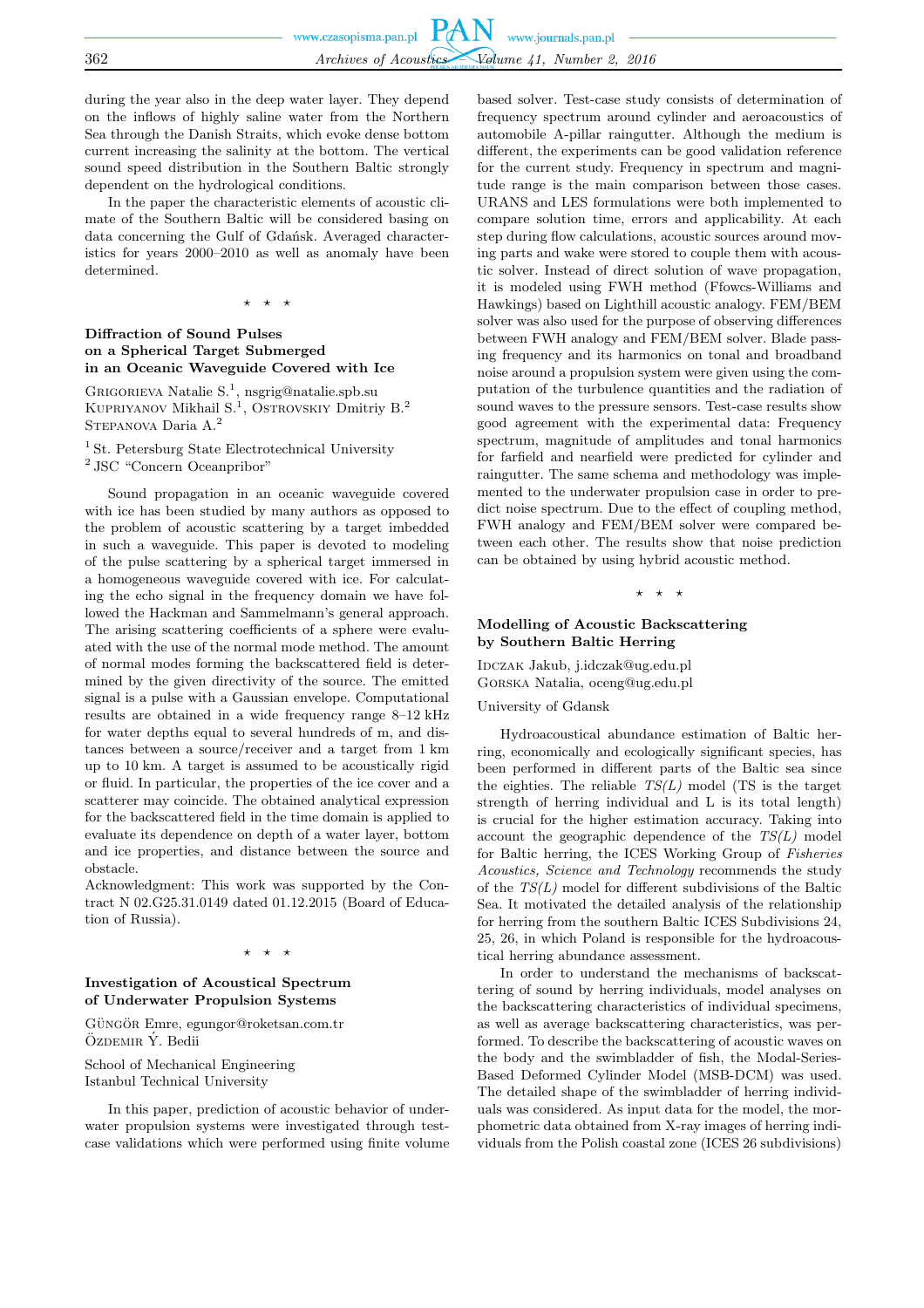in November 2011 were used. The study was done for the statistically representative fish collection (74 individuals).

The sensitivity of the backscattering properties of the herring to the parameters of the orientation distribution of fish in the aggregation was analyzed. It was confirmed that the target strength of southern Baltic herring is significantly higher, compared to the values obtained based on the *TS(L)* relation, which is currently recommended by ICES for hydroacoustical assessment of herring stock in the Baltic sea.

 $\star$   $\star$ 

# **Sea-Bed Scattering and Reflection Contributions to the Short-Range Acoustic Impulse Response: Measurements and Modelling**

Ivansson Sven, sven.ivansson@foi.se Karlsson Per-Axel

Swedish Defence Research Agency

Sea-bed and sea-surface scattering, as well as multipath arrivals, make the underwater sound-propagation impulse response complicated. Special techniques must be applied to handle the complex impulse response in underwater communication and sonar detection algorithms, for example. The present paper reports results from a short-range experiment in shallow-water, under well controlled conditions, designed to assess the various contributions to the impulse response. A sound source mounted at depths between 5 and 25 m emitted FM and short CW pulses, centered at 25 kHz, that were registered by an array at depth 7.5 m some 50 m away. The water depth at the source and receiver location is 29 and 16 m, respectively. Geologically, there is a transition of bottom type from clacial clay at the source to crystalline rock at the receiver. The impulse response recordings show initial isolated peaks followed by long decaying tails. A 3-D ray model, Rev3D, is used to model the measured time traces. The initial peaks are identified as direct and multi-path arrivals of various types, while the decaying tails arise from bistatic reverberation involving the sea bottom in an elliptical area with the source and receiver positions as focal points. Using beam-forming with the receiver array, efforts are made to locate the parts of the bottom with the most significant contributions to the impulse response and to determine reflection coefficients as well as scattering-kernel values. Rev3D modelling with energy-density maps for selected time intervals and time traces for energy-weighted averages of various parameters, such as the emission angles from the source, is also applied for this purpose.

#### $\star$   $\star$

#### **Underwater Noise Properties in Waterways Areas of the South Baltic Sea**

Jaśniewicz Damian<sup>1</sup>, djasniewicz@iopan.pl KLUSEK  $\mathrm{Zygmunt}^1$ , Nevas Sergio das<sup>2</sup>

<sup>1</sup> Institute of Oceanology, Polish Academy of Sciences

<sup>2</sup> Institute of Meteorology and Water Management

National Research Institute

Results of underwater noise registrations completed with single and multi-hydrophone systems performer in the shallow water in the vicinity to waterways to the Tricity (Gdańsk/Gdynia) and Świnoujście harbours are presented in this paper.

Due to the fact that the bottom properties, bathymetry, and temporally varying sea surface alter the original sound spectra generated by a ship and reduce the acoustic energy, the sound transmission losses have been modeled and source levels of passing ships have been predicted.

The used sound propagation model – the KRAKEN-C illustrates the problems of the recognition of sources noise spectra on the basis of the measurements performed in a far zone from the sources.

On the basis of the ship density data received from the AIS system the potential ecological effects of anthropogenic underwater noise on fish and marine mammals including their behavioral responses are given for the Gdańsk and Pomeranian Bights.

In the paper, some examples of algorithms recognizing the ship noise are presented.

#### $\star$   $\star$

# **Influence of the Benthic Microalgae Photosynthetic Activity on the Energy and Spectral Characteristics of the Signal Reflected from Southern Baltic Sandy Sediments**

JAŚNIEWICZ Damian<sup>1</sup>

GORSKA Natalia<sup>2</sup>, oceng@univ.gda.pl

<sup>1</sup> Institute of Oceanology, Polish Academy of Sciences <sup>2</sup> University of Gdansk

The use of hydracoustical techniques to classify benthic fauna and flora and to study benthic biological processes is one of the important challenges in the present marine research. The understanding the microphytobenthos photosynthesis impact on the characteristics of the signals backscattered by the sea floor is crucial for the Baltic Sea where the hydroacoustical classification techniques are actively developed now. This motivated our study.

In order to understand the impact of the photosynthetic activity of the southern Baltic benthic microalgae on the signal, reflected by sandy sediments, the backscattering data collected in the frame of the grant of the National Science Centre, Poland (No. N306 773940), were analyzed. These data were acquired in the aquarium with sandy bottom under controlled constant temperature and salinity conditions, typical of the Baltic Sea, during eleven days laboratory experiment changing the light conditions (light/dark photocycles). The data, collected over the band with the central frequency 280 kHz, were proceeded.

It was studied how different characteristics (the energy and spectral density) of the signal, reflected by Baltic sandy sediments, are sensitive to the microphytobenthos photosynthesis within the considered frequency range. The statistical correlation between hydroacoustical data and the oxygen content, simultaneously monitored in the experiment, was analyzed in order to understand the mechanism of the microphytobenthos photosynthesis impact on the echo signal.

It was shown that the diel variation of the spectral density due to the photosynthetic activity of the southern Baltic benthic microalgae depends on the frequency and at some frequencies is more significant than the echo energy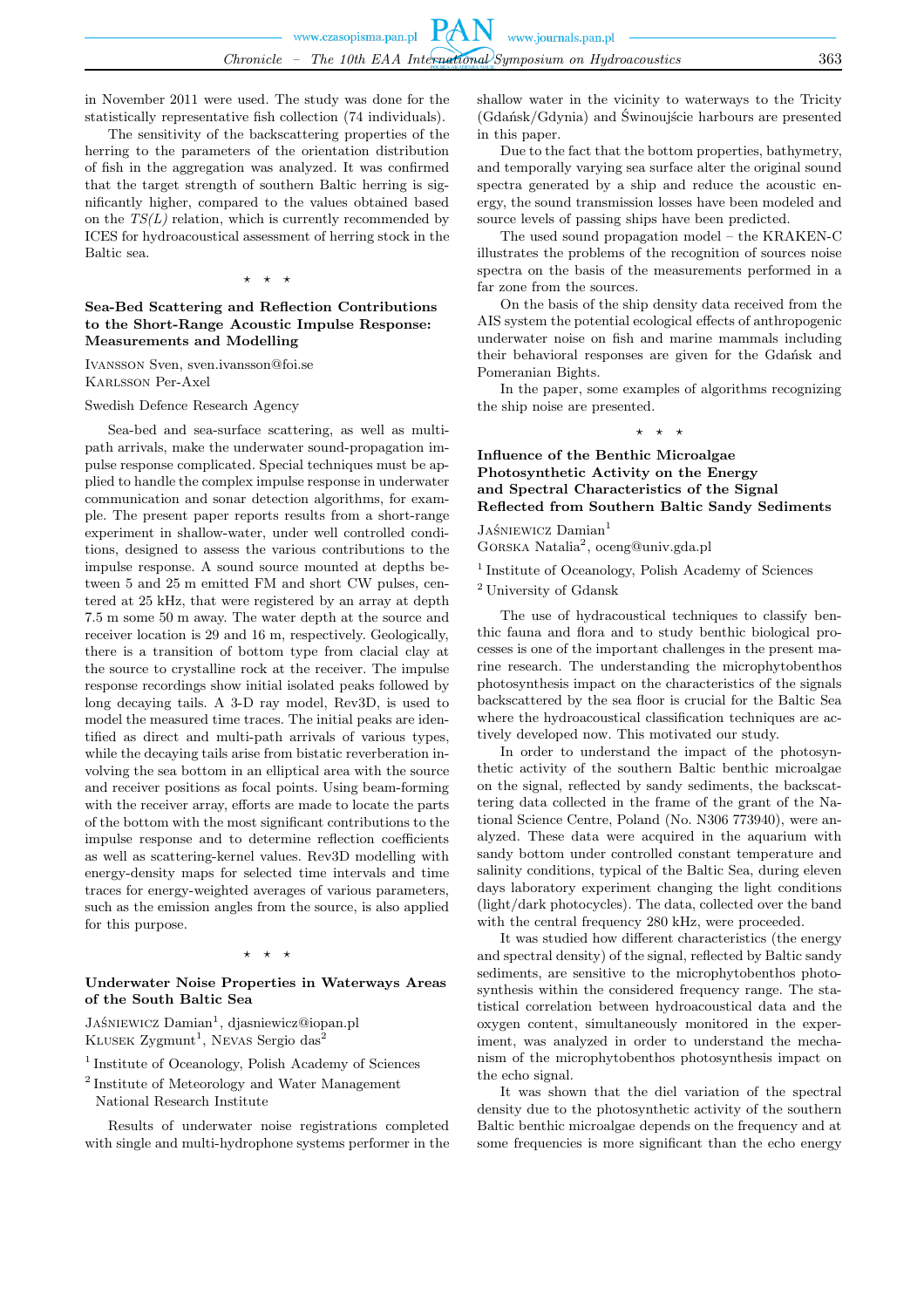changes. Some recommendations for the further study of the mechanism were done.

⋆ ⋆ ⋆

# **The Properties of Silent Sonar with MLS+HFM Sounding Signal**

Jedel Andrzej, Andrzej.Jedel@eti.pg.gda.pl Marszal Jacek, Salamon Roman

Gdańsk University of Technology

An FM-CW type sounding signal is used in the classical solution of silent sonar. The such a signal provides a relatively simple implementation of digital signal processing, ensures good detection conditions, but unfortunately, in the presence of Doppler effect, distance measurement result is burdened with a very big error. This is due to the fact that the received signal momentary frequency value is dependent both on the distance to the object and its speed. Sounding signal, patented by the authors, is a combination of pseudo-random sequences MLS type and elementary signals HFM type. The structure of this signal is aimed at minimizing the above-mentioned measurement error. The article presents the idea of a sounding signal  $MLS + HFM$ type and the results of computer simulations.

⋆ ⋆ ⋆

# **Harmonic Antibubbles**

JOHANSEN Kristoffer<sup>1</sup>, KOTOPOULIS Spiros<sup>2</sup>, POORTINGA Albert  $T.^3$ ,

POSTEMA Michiel<sup>1,4,5</sup>, michiel.postema@rub.no

- <sup>1</sup> University of Bergen
- <sup>2</sup> Haukeland University Hospital
- <sup>3</sup> Technical University Eindhoven
- 4 Institute of Fundamental Technological Research Polish Academy of Sciences
- <sup>5</sup> University of the Witwatersrand

We study the sonication of stable particles that encapsulate a liquid core, so-called antibubbles. Acoustically active antibubbles can potentially be used for ultrasoundguided drug delivery. In this presentation, we derive the oscillating behaviour of acoustic antibubbles with a negligible outer shell, resulting in a Rayleigh-Plesset equation of antibubble dynamics. Furthermore, we compare the theoretical behaviour of antibubbles to that of regular gas bubbles. We conclude that antibubbles and regular bubbles are acoustically active in a very similar way, if the liquid core is less than half the antibubble radius. For larger cores, antibubbles demonstrate highly harmonic behaviour, which would make them suitable vehicles in ultrasonic imaging and ultrasound-guided drug delivery.

⋆ ⋆ ⋆

# **New Type of High Power Ultrasonic Generator for Welding and Cutting Processes**

Kardyś Witold, witold.kardys@itr.org.pl

Tele & Radio Research Institute

The paper presents a new type of high power ultrasonic generator for welding and cutting processes developed by

Tele & Radio Research Institute. The new generator cna provide up to 5 kW of electrical power to ultrasonic transducer in frequency range from 16 kHz up to 40 kHz with regulation step down to 0.1 Hz. The device utilizes innovative microcontroller with built-in high resolution timing blocks that enable direct synthesis of control signals for generator's resonant converter without the need of external DDS unit or programmable device. This new approach to designing ultrasonic generators can benefit in greater flexibility and reliability of the device. New algorithms with cycle by cycle parameter control and precise regulation of output frequency and power delivery have been developed. Various parameters of ultrasonic stack such as impedance and resonant frequency are measured by the generator in real time and can be used to diagnose the stack and detect its damages.

In addition, the newly designed generator is equipped with 7 inch, high resolution color display with touch panel which allows for clear presentation of data gathered by the device including impedance curves of ultrasonic stack, output power curves and easy setup of desired parameters. Gathered data can also be transferred to computer via USB Device interface, over local LAN network using builtin Ethernet or WiFi module or stored to Flash Drive via USB Host interface. The generator can also be connected to PLC controller via RS485 interface, digital or analog in/out control signals and can also measure external parameters such as temperature or horn vibration amplitude by built-in analog inputs.

 $\star$ 

### **Application of Ultrasound to Noninvasive Imaging of Temperature Distribution Induced in Tissue**

Karwat Piotr, Kujawska Tamara, SECOMSKI Wojciech, GAMBIN Barbara, Litniewski Jerzy, jlitn@ippt.pan.pl

Institute of Fundamental Technological Research Polish Academy of Sciences

Therapeutic and surgical applications of High Intensity Focused Ultrasound (HIFU) require monitoring of local temperature rises induced inside tissues. Guidance of the HIFU beam is of crucial importance. It is needed to appropriately target the focal plane and hence the whole focal volume inside the tumor tissue prior to thermo-ablative treatment and beginning of tissue necrosis. Currently, the Magnetic Resonance Imaging technique, relatively expensive and rather inconvenient in practice is used. In this study we present an ultrasound method, which calculates the variations of speed of sound in the locally heated tissue. Changes in velocity correspond to temperature change. The method calculates 2D distribution of changes in the sound velocity by estimation of the local phase shifts of RF echo-signals backscattered from the heated tissue volume (the focal volume of the HIFU beam) and received by an ultrasound scanner. Further, the method combines the advantages of Synthetic Transmit Aperture and phase shift detection techniques to improve the spatial resolution and minimize the overall uncertainty in temperature estimation. The technique enabled temperature imaging of the heated tissue volume from the very inception of heating. The results indicated that the contrast sensitivity for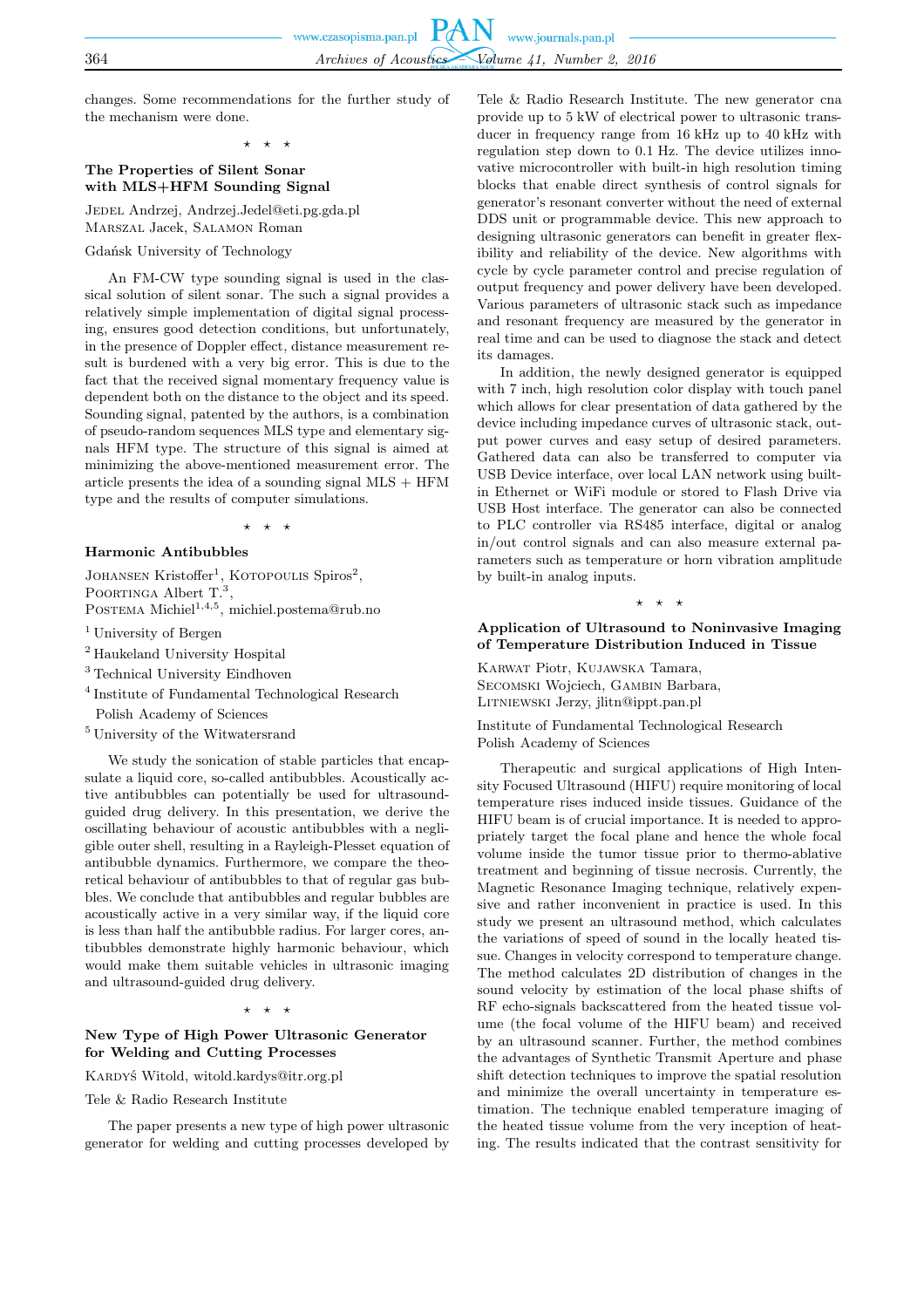imaging of relative changes in the sound speed was on the order of 0.06%, corresponding to an increase in the tissue temperature by about 2◦C.

# $\star$   $\star$

### **Sound Field Fluctuations in Shallow Water Due to Mode Coupling in the Presence of Moving Internal Waves**

KATSNELSON Boris<sup>1</sup>, bkatsnels@univ.haifa.ac.il Ren Yun<sup>2</sup>

- <sup>1</sup> University of Haifa
- <sup>2</sup> Chinese Academy of Sciences

In the paper sound field fluctuations are analyzed in shallow water in the presence of nonlinear (intense) internal waves moving approximately along acoustic track. In this case, reason of fluctuations is mode coupling, depending on angle between direction of acoustic track and wave front of internal waves. Experimental data presented obtained in experiment ASIAEX 2001 where solito-like internal waves were registered, traveling from the source, radiating signals with frequency 224 Hz, to receiving vertical line array at the distance about 35 km. Results of experiment are in good correspondence with theoretical estimations.

⋆ ⋆ ⋆

# **Experimental results on Networking in Underwater Acoustic Communications using Evologics Modems**

Kebkal Konstantin, kebkal@evologics.de Kebkal Veronika, Kebkal Oleksiy

#### Evologics GmbH

Paper presents the development of a digital underwater acoustic network, in which connection delays and connection disruptions in data transmission between network nodes are allowed. The technology enables data transfer in networks of arbitrary topology, which network nodes are spatially separated so that the possibility of data transmission directly from source to destination can be absent. The number of intermediate nodes between source and receiver may be fixed or non-fixed. This transmission route can be static or dynamic.

Implementation of the digital underwater acoustic network represents a program framework – the stack of network protocol, each of which is designed to solve the problem of data transmission under certain conditions of underwater acoustic environment.

The program framework is accompanied by open source code, enabling any adaptation of the framework to operate on different hardware platforms, in particular, the operation on the hardware platform (i.e. "on board") of the underwater acoustic modems built upon the S2C technology, manufactured by Evologics. With this framework, the underwater acoustic modem of the S2C technology represents an experimental platform allowing to combine the existing network protocols, as well as to integrate additional custom protocols (stack of customized protocols developed by modem users).

The framework of network protocols developed for underwater acoustic environment obtained the name EviNS. It is a novel framework for underwater acoustic networks and positioning systems designed as lightweight efficient and easily extensible tool. Currently EviNS includes several routing solutions. These are static routing and flooding based protocols, such as Sequence Number Controlled Flooding (SNCF), Dynamic Probabilistic Flooding (DPFlood), Information Carrying Based Routing Protocol (ICRP), Evologics Path Finding Protocol (EVOPF) and Dynamic Path Finding Protocol (DPF).

The use of flooding based protocols considers a transmission of broadcast messages, what can lead to multiple data collisions in the network. The solution for decreasing the collisions was the integration of an additional MAC layer to the network stack of EviNS framework thus providing an extra control over the channel access. EviNS media-access-control layer acts as an additional layer to S2C modem firmware data-link layer and had the same interface as with D-MAC protocol. EviNS contains such implemented media-access-control solutions as CSMA-Aloha, DACAP and T-Lohi.

Also, to ensure the transmission of data in tricky conditions of underwater acoustic environment there has been developed (as a part of the EviNS framework) and implemented a protocol of the transport layer, tolerant of delays and connections disruptions, in particular, DTN – Delay Tolerant Network.

Paper presents the experimental results on the operation of network protocols of the EviNS framework on the hardware platform of the underwater acoustic modem in tricky underwater acoustic environments, causing delays and connection disruptions between the network nodes. Experimental results justify the possibility of using digital underwater acoustic networks for fast transmission of short messages (commands), and undamaged transmission of large amounts of data.

The results have been obtained during REP14 sea trials, organized and carried out by Center of Maritime Research and Experimentation (CMRE, La Spezia) in July 2014 in the Atlantic Ocean near the coast of Portugal.

 $\star$   $\star$   $\star$ 

# **Limitations of WSSUS Modeling of Stationary Underwater Acoustic Communication Channel**

Kocна́nska Iwona<sup>1</sup>, Iwona.Kochanska@eti.pg.gda.pl NISSEN Ivor<sup>2</sup>, IvorNissen@Bundeswehr.org

<sup>1</sup> Gdańsk University of Technology

 $2$  Forschungsbereich für Wasserschall und Geophysik

Performances of underwater acoustic communication (UAC) systems are strongly related to specific propagation conditions of the underwater channel. Due to their large variability, there is a need for adaptive matching of the UAC systems signaling to transmission properties of the channel. This requires a knowledge of instantaneous channel characteristics in terms of specific parameters of stochastic models. The wide-sense stationary uncorrelated scattering (WSSUS) assumption simplifies calculations of terrestrial wireless channel transmission properties. Although UAC channels are hardly ever WSSUS, the rationale of such a stochastic modeling is that over a restricted period of time and for limited frequency range this assump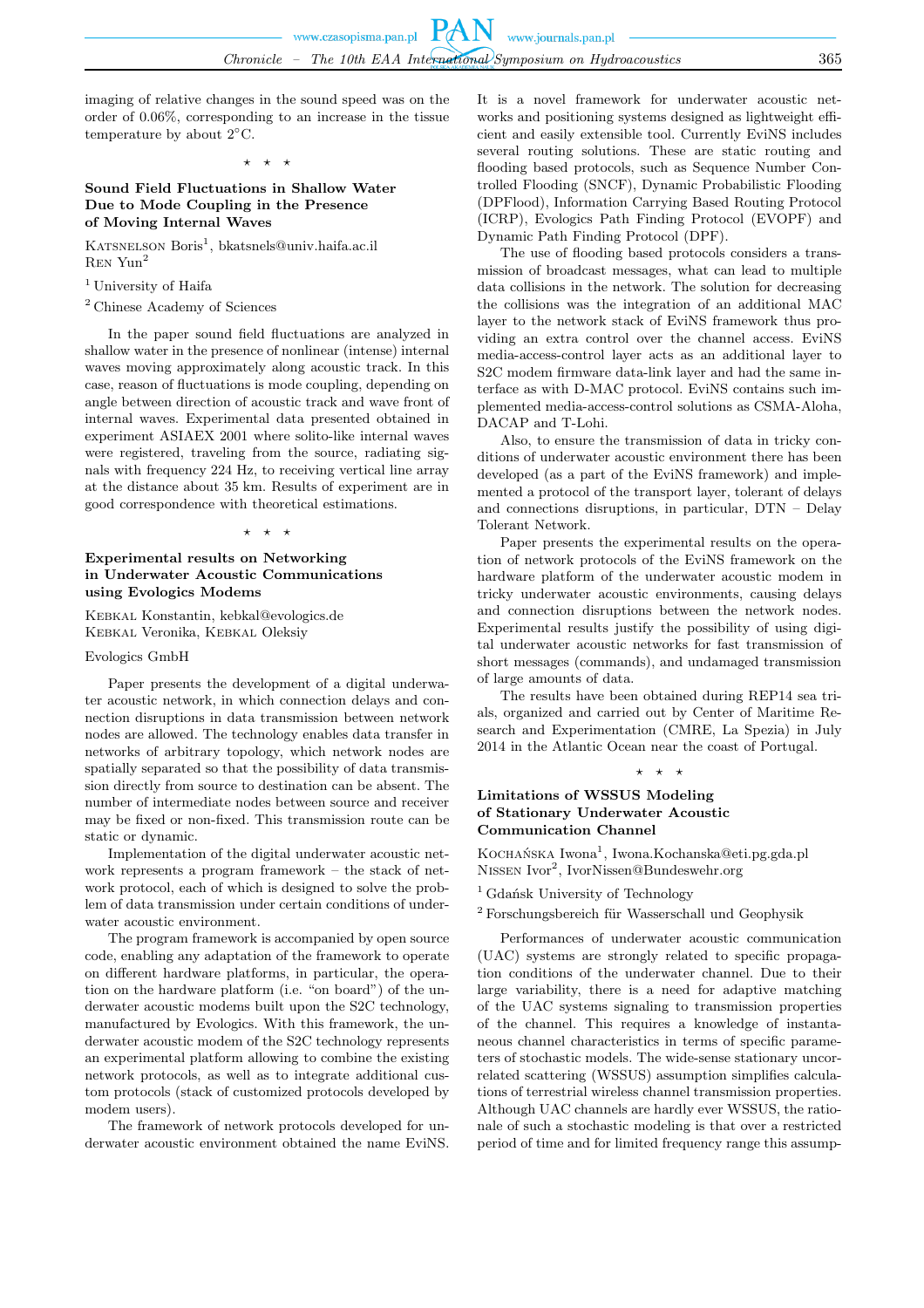tion is sometimes reasonably satisfied. The limits of application of the local-sense stationary uncorrelated scattering (LSSUS) model are determined by the stationary time and stationary frequency parameters. The paper presents the results of LSSUS model analysis for UAC channel measurements gathered by the WTD71-FWG, during the SIMO experiment in the Bornhom Basin of the Baltic Sea.

⋆ ⋆ ⋆

#### **Propeller Noise Investigations**

Kowalczyk Sebastian, sebastian.kowalczyk@cto.gda.pl Felicjancik Judyta

Ship Design and Research Centre (CTO SA)

The analyses of hydroacoustics are of high interest at the moment due to strong impact of hydroacoustic phenomena on marine environment; the noises, generated e.g. by marine traffic, may be harmful for sea life. The presented analyses are focused on one of main sources of noises generated by ships, i.e. cavitating propeller. The goal of the work is the assessment of the cavitation phenomenon, carried out with the standard commercial tool. The computational model is based on unsteady Reynolds-Averaged Navier-Stokes (RANS) flow model. The analysis started with elaboration of the method for modelling the propeller operation behind the hull by proper setup of the inflow conditions based on the results of full scale CFD wake analysis and self-propulsion model tests. The numerical analyses were carried out also at model scale so as to enable direct verification of the results on the basis of model tests carried out in the cavitation tunnel of Ship Design and Research Centre (CTO) S.A. Two loading conditions were considered. Good correlations of both kinds of results have been noticed and highlighted.

⋆ ⋆ ⋆

## **Mobile Inventory System for Hydrotechnical Objects using Data from Multiple Sensors Operating Simultaneously**

Krawczyk Jakub Bikonis Krzysztof, binio@eti.pg.gda.pl

Gdańsk University of Technology

The knowledge of the location, shape and other characteristics of spatial objects in the coastal areas has a significant impact on the functioning of ports, shipyards and other water infrastructure facilities, both offshore and inland. Therefore, measurements are taken of the underwater part of the waterside zone, which means the bottom of water and other underwater objects (eg. breakwaters, docks, etc.), and objects above the water, such as the above-water part of the waterside, breakwaters, hydraulic constructions and other objects of waterside infrastructure.

In this paper project of mobile inventory system for hydrotechnical objects using data from multiple sensors operating simultaneously will be presented. The aim of the project is to elaborate a mobile underwater water scanning system which could be applied in various works requiring precise, detailed and coherent underwater and above water measurement, especially in areas associated with surveying, inspection and monitoring of objects in coastal areas will be presented.

To elaborate the concept of the system analysis concerning existing methods of precise underwater and above water measurement as well as measuring equipment available was carried out. The results of the research was used to develop the concept of the mobile system equipped with underwater laser scanning and acoustic positioning. The technology demonstration is developed using specially built laboratory environment that simulates hydrotechnical infrastructure with access to GPS data. The final stage of the project will consist of testing the system in open waters.

 $\star$   $\star$ 

#### **Methods for Quality Improvement of Multibeam and Lidar Point Cloud Data in the Context of 3D Surface Reconstruction**

Kulawiak Marek, Marek.Kulawiak@eti.pg.gda.pl Łubniewski Zbigniew, Zbigniew.Lubniewski@eti.pg.gda.pl

Gdańsk University of Technology

Point cloud dataset is the transitional data model used in several marine and land remote sensing applications like seabed surface and underwater object shape reconstruction from multibeam sonar data as well as land surface topography elements detection, recognition and mapping using laser scanning measurements. During further steps of processing the transformation of point cloud spatial data to more complex models containing higher order geometric structures like edges, facets etc. may be possible if an appropriate quality level of input data is provided. Point cloud datasets usually contain a considerable amount of undesirable irregularities, such as strong variability of local point density, missing data, overlapping points and noise caused by scattering characteristics of the environment. For these reasons, processing such data can be quite problematic, especially in the field of object detection and three-dimensional surface reconstruction. This paper is focused on applying proposed methods for reducing the mentioned irregularities from several datasets containing 3D point clouds acquired by multibeam sonars and LiDAR scanners. The article also presents the results obtained by each method and discusses the advantages and disadvantages of several approaches.

#### ⋆ ⋆ ⋆

# **Web-Based 3D Processing and Dissemination of Multibeam Sonar Data**

Kulawiak Marek, Marek.Kulawiak@eti.pg.gda.pl

Gdańsk University of Technology

The continuous detailed surveys of the various water bodies over time leads to a large and ever-increasing volume and density of underwater sounding data. Being three-dimensional in nature, data such as water-column and bathymetry is quite complex to manage, and thus the growing number of data increases the pressure on development of new solutions dedicated to processing it. A major source of three-dimensional underwater data are multibeam sonars, which produce high resolution data on a local scale.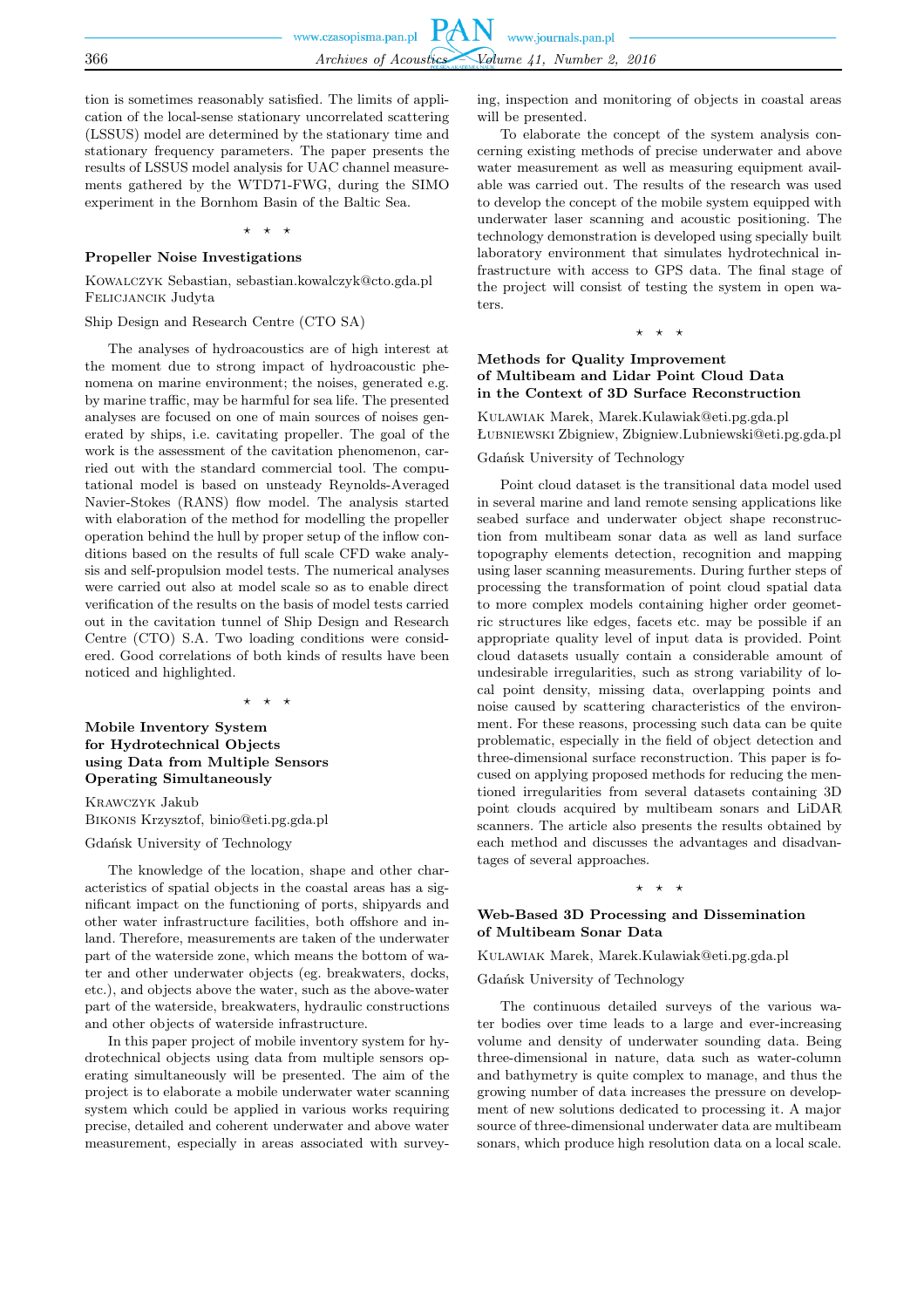This paper presents a concept system for web-based dissemination of multibeam data in a geographic context. In order to maintain an easily accessible user interface, processing and distribution of such datasets in a web environment requires the data to be converted into a file format which is fit for processing via a web browser. Because of this, the presented system uses the emerging 3D Tiles open standard for serving multibeam point clouds alongside reconstructed three-dimensional models of shipwrecks to remote users. The system provides presentation of the data in a web environment by means of Cesium, an open source Web-GIS library for 3D visualization of geospatial data.

⋆ ⋆ ⋆

# **The Acoustic Camera in Research of Windows Sound Insulation**

Kwapisz Leszek, kwapi@imp.gda.pl Jakubowski Piotr Szwaba Ryszard Kurowski Marcin

Institute of Fluid-Flow Machinery Polish Academy of Sciences

The paper shows the result of using an acoustic camera to visualize the sounds passing through the window type partition. The camera was used in the reverberation chambers, as checking the possibilities of this tool when testing acoustic insulation of the large 3 wing window. Due to the construction of the camera and reverberation chamber it was necessary shielding noise in the receiving chamber. We present the discussion of the results in comparison with standards and vibroacoustic studies of windows.

#### ⋆ ⋆ ⋆

### **Time-Domain Evolution of Coupled Dynamic States in the Vicinity of Primitive Acoustic Sources**

Lasota Henryk, hlas@pg.gda.pl Kochańska Iwona

Gdańsk University of Technology

Two types of primitive sources are able to induce a linear disturbance chain in a fluid, originally at rest. One injects a surplus of fluid matter into adjacent particles, thus initiating their elastic strain. The other exerts a force onto particles, modifying their inert motion. A secondary disturbance accompanies instantaneously the primary one, exerting simultaneously a counterwise action onto it. The two actions, although sequential, take place at the same time at the same infinitesimal particle volume, the simultaneity being proper to circular feedback actions. An adequate application of Euler's first-order relations describing mutual influence of elastic strain and inert motion, to a given physical feedback loop leads to a second-order relation being physical wave equation related to the primary quantity, coupled with a complementary Euler's relation describing the accompanying quantity. Such a pair of formulae fully characterizes the disturbance induced by a given source as a two-fold dynamic state. Its two components are internally coupled, and from the very start play each a distinct role enforced by the source at its vicinity, next conserved as pressure-and-velocity or velocity-and-pressure "wavefields" wherever and whenever the disturbance propagates through homogeneous medium. The paper illustrates directly in the time domain, in both the elementary cases of spherical disturbance spread, the evolution that takes place from much complex relations between pressure and velocity in the area close to the source, to the well-known simple proportion between these quantities far-away from the source. Pressure and velocity timeforms of a few signals representative for communication and technical acoustics are calculated analytically, showing how the otherwise known pulses can in source vicinity be different from what is expected at a "normal" distance where the disturbance is treated as classical wave, and how, additionally, the difference depends on the type of source.

⋆ ⋆ ⋆

# **High-Resolution Bearing Estimation for Active Sonar with Cylindrical Array Performed by Equivalent Linear Form**

Leśniak Wojciech, Wojciech.Lesniak@eti.pg.gda.pl

Gdańsk University of Technology

The article presents a method for improving the accuracy of bearing in multibeam sonar with a cylindrical array. Non-Linear shape of antenna, and thus uneven sampling of the signal in space, prevents the direct use of known methods of high resolution spectral analysis. In order to apply algorithm from this group it is first necessary to produce virtual linear antenna. The paper presents the technique of mapping a cylindrical array to the equivalent linear form. The simulation results presents the accuracy of bearing estimation in the presence of white noise. Furthermore the limitations of the method are discussed and practical aspects of the application in a real sonar system.

#### ⋆ ⋆ ⋆

# **Evaluation of Marine Coastline Monitoring Methods using SAR Satellite Data**

MARKIEWICZ Lukasz<sup>1</sup>, Lukasz.Markiewicz@eti.pg.gda.pl MAZUREK Paweł<sup>2</sup>, pawel.mazurek@bettersolutions.pl CHYBICKI Andrzej<sup>1</sup>, Andrzej.Chybicki@eti.pg.gda.pl

<sup>1</sup> Gdańsk University of Technology

 $^2$  Better<br>Solutions S.A.  $\,$ 

Coastline and coastal areas are not only the fundaments for local economics based on fisheries and agriculture, but also, a source of food and energy. Apart from offering diverse opportunities for recreation and tourism coastal zone areas provide protection against storms and other meteorological perturbations. Environmental information concerning marine areas is also a big importance because of direct influence on marine economy. Keeping coastal communities, economies and ecosystems healthy requires keeping track of sea and coastal areas – monitoring and assessing how these areas are changing. The paper presents method and a concept of the system that provides efficient means of automatic analysis of spatial data provided by satellite observation systems (Landsat 8 and Sentinel 1) in order to monitor and detect changes in coastline. The proposed methodology is based on a set of algorithms that enable to trace and detect changes in coastline shape and eventual damages to maritime infrastructure such as breakwaters,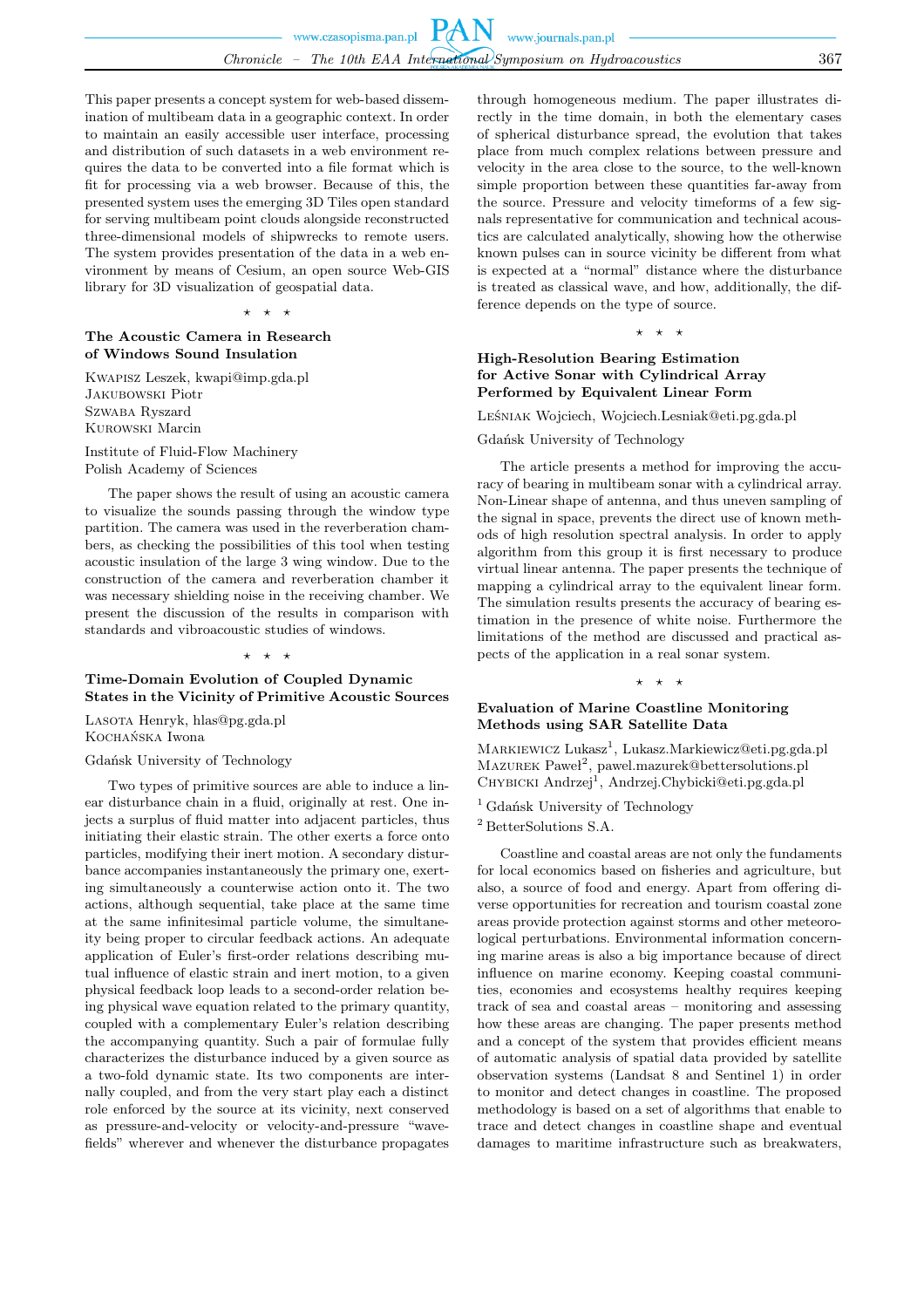peers, damns, etc., basing on satellite high resolution observational products. In the paper, the comparison of aforementioned observational products to official vector spatial database managed by maritime administration is also presented.

⋆ ⋆ ⋆

# **Stationary Underwater Channel Experiment: Acoustic Measurements and Characteristics in the Bornholm Area for Model Validations**

NISSEN Ivor<sup>1</sup>, IvorNissen@Bundeswehr.org Kocна́nska Iwona<sup>2</sup>, Iwona.Kochanska@eti.pg.gda.pl

 $1$  Forschungsbereich für Wasserschall und Geophysik <sup>2</sup> Gdańsk University of Technology

The wide-sense stationary uncorrelated scattering (WSSUS) assumption is used for the statistical description of signal transmissions in the GSM passband systems, simplyfing the communication channel model. For underwater acoustic applications such as detection, navigation and communication, this approach provides only limited *a priori* knowledge for adaptive algorithms of digital transmission. FWG collect since 2001 phase-accurate channel measurements from different sea areas in different times and application scenarios with moving and stationary, submerged participants. The paper presents a SIMO experiment from 2010. During this trial two stationary ground nodes measured the transmission path in the Bornholm Basin of the Baltic Sea, with high precision decoupled the water surface in an eleven hours observation period. The stationary measurement has shown that even slightly move of the flow of water column causes the stationarity and non-correlation of the scattered signal components is not guaranteed. The effect is enhanced in the mobile underwater communications. A classification of local-sense stationarity and non-stationarity, and quasi-correlated regions of time-frequency characteristics of the communication channel model should be considered. Local-sense stationary uncorrelated scattering (LSSUS) approache is outlined and discussed in the second part.

⋆ ⋆ ⋆

# **Generation and Measurement of Acoustic Streaming in Limited Space**

Nowicki Andrzej Secomski Wojciech, wsecom@ippt.pan.pl

Institute of Fundamental Technological Research Polish Academy of Sciences

The aim of this work was to use the streaming related blood to assist clots dissolution in blood vessels. Such treatment is called sonothrombolysis. Acoustic streaming is a steady flow in a fluid driven by the absorption of the ultrasonic wave. It is a non-linear effect and it depends on ultrasound intensity and sound absorption in the media.

The source of ultrasound was the flat piezoceramic disc generating a continuous wave at 1 MHz frequency and  $0.2 \text{ W/cm}^2$  I<sub>sata</sub> acoustical intensity. The streaming was generated in the limited space inside the 10 mm diameter silicone tube positioned perpendicular to ultrasonic beam. The tube was filled with a mixture of water, glycerol, and starch with acoustic properties similar to blood. The streaming velocity was recorded either by the Siemens Acuson Antares ultrasonic scanner operating in the color Doppler mode at 10 MHz or by the custom built 20 MHz pulsed Doppler flowmeter.

The results obtained using both systems were very similar. At the depth of 7.5 mm below the anterior wall of the silicon tube the maximum streaming velocity was up to 20 mm/s. The results obtained confirm the developing of the streaming phenomena even very close to the source in the limited space. This effect will be explored in in-vitro experiments of blood clots dissolution within the tube simulating a blood vessel.

 $\star$   $\star$ 

#### **Bioacoustic Range Equation**

Opieliński Krzysztof J., krzysztof.opielinski@pwr.edu.pl GUDRA Tadeusz

Wrocław University of Technology

Water medium, with a biological structure submerged in it, in a transmission system consisting of two ultrasonic transducers can be described as a bioacoustic link. The range of such a link is defined as the largest distance between the sending and receiving transducer that still allows ultrasonic signal to be transmitted. The range of the bioacoustic link depends on the parameters of ultrasonic transducers as well as the parameters of water and biological medium.

In order to describe and analyse the bioacoustic link the authors of this study used a modified range explicit equation formulated for hydroacoustic link. The equation makes it possible to design a bioacoustic link by assuming a given study range in a biological medium and estimating the required power ratio or power level drop (taking into consideration all factors that have the most significant effect on sound velocity and attenuation in the biological medium) and then selecting a value for the ratio by means of ultrasonic transducer parameters.

A biological medium submerged in water between a sending and a receiving ultrasonic transducer was studied in streamlined manner as quasi-homogeneous or more specifically in the form of multilayered tissue structure with parallel border surfaces. In the paper, sample calculations of the relation between power level drop and the length of the bioacoustic link in biological media and their phantoms for ultrasonic wave frequency in the range of 1–5 MHz were performed, using a modified range explicit equation formulated for hydroacoustic link. The calculations were verified in experiments.

 $\star$   $\star$ 

# **Marine Mammals Acoustics and Tools for Bioacoustic and Ecoacoustic Research**

Pavan Gianni, gianni.pavan@unipv.it

University of Pavia

In the last 20 years the development of bioacoustic research in the marine environment has been mostly driven by the scientists' concern about the impact of anthro-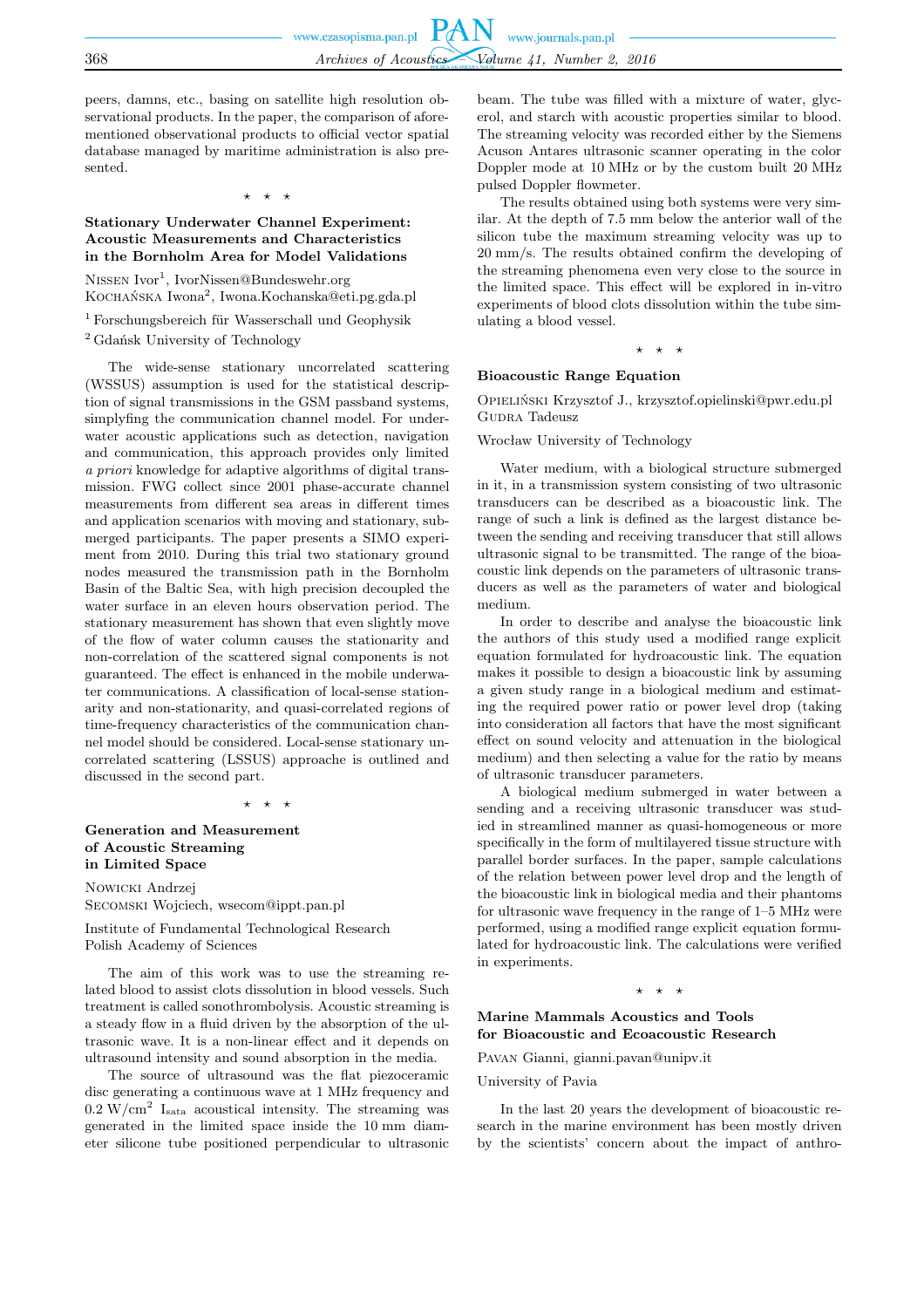pogenic noise on marine mammals and other marine creatures. Bioacoustics and ecoacoustics are emerging tools in biodiversity science and biodiversity conservation: from the recognition and monitoring of individual species through to soundscape analysis and description, they provide new insights and approaches for science, conservation, and education.

Ecoacoustics is a recently defined interdisciplinary science, derived from bioacoustics and ecology, that investigates natural and anthropogenic sounds and their relationship with the environment over a wide range of study scales, both spatial and temporal, at individual, community and population level. Ecoacoustics operates in all types of terrestrial and aquatic (freshwater and marine) ecosystems extending the scope of acoustics and bioacoustics and providing tools for the monitoring and the management of the environment.

 $\star$   $\star$ 

# **Near to Far Field Numerical Simulation of Fish Target Strength by the Method of Fundamental Solutions**

PÉREZ-ARJONA Isabel<sup>1</sup>, iparjona@upvnet.upv.es GODINHO Luís<sup>2</sup>, ESPINOSA Víctor<sup>1</sup>

<sup>1</sup> Technical University of Valencia

<sup>2</sup> University of Coimbra

Target strength measurements of swimming fish from near field to far field conditions have been numerically simulated using the method of fundamental solutions (MFS). The application of the MFS has been validated comparing the results of the numerical prediction of the TS of a prolate spheroid with those obtained by different methods previously published. The MFS offers a lower computational effort than nested methods and provides the field evolution from the scatterer to the far field. This feature allows to determine the actual far field distance of the fish. The TS measurement of dorsal and ventral aspects of salmons in sea cages has been simulated with excellent agreement with published experiments.

 $\rightarrow$ 

# **Adiabatic Sound Propagation in a Sea with Curved Underwater Canyon**

PETROV Pavel S.<sup>1, 2</sup>, petrov@poi.dvo.ru PETROVA Tatyana N.<sup>2</sup>

<sup>1</sup> Russian Academy of Sciences

– V.I. Il'ichev Pacific Oceanological Institute <sup>2</sup> Far Eastern Federal University

The problem of adiabatic sound propagation in a shallow sea featuring a curved underwater canyon is considered. The modal decomposition is used to approximate the solution of Helmholtz equation. Under the adiabaticity assumption the equations for the modal amplitudes are decoupled. For each modal amplitude the respective horizontal refraction equation can be solved using the separation of variables. The study is concluded with a numerical example illustrating the proposed solution.

⋆ ⋆ ⋆

# **Classification of the Breast Lesions Using Combined BIRADS and Quantitative Ultrasound**

PIOTRZKOWSKA-WRÓBLEWSKA Hanna<sup>1</sup>, hpiotrzk@ippt.pan.pl Dobruch-Sobczak Katarzyna<sup>1</sup>, <sup>2</sup>

LITNIEWSKI  $\text{Jerzy}^1$ , BYRA Michał<sup>1</sup>, Nowicki Andrzej<sup>1</sup>

<sup>1</sup> Institute of Fundamental Technological Research Polish Academy of Sciences

2 Institute of Oncology

The aim of the study was finding the relationship between the results of the histopathological examination of the breast lesions and BIRADS classification combined with shape parameters of the K-homodyne statistics of ultrasonic echoes.

200 breast lesions were examined (69 malignant and 131 benign). The ultrasonic signals were acquired using 7.5 MHz linear array. Two types of data: traditional Bmode image and set of RF echo-lines were acquired for the breast regions where the tumors were localized. The analysis method was based on the combined data from BIRADS classification and statistical distribution of US echoes.

Influence of the attenuation on the US echoes was compensated prior to the further computations. For every sub-ROI region the mean value of echo envelope was calculated. Next, the values of the envelope inside of each square subregion were divided by the mean value of envelope, which was determined for this area. In the next step each lesion was divided into N sub-ROIs covering the lesion. The number of sub-ROIs depended on the size of the lesion. The shape parameters of the K-homodyne distribution were calculated for every sub-ROI.

When only B-mode imaging was used with the cut-off at BIRADS-3/4a, all malignant lesions were diagnosed correctly; however 53 benign lesions were sent for the biopsy, unnecessarily. Combined BIRADS classification and statistics showed 91.18% of sensitivity with specificity equal 93.13%, resulting in the decreasing of number of lesions which were biopsied from 53 to 9.

Combining of the quantitative ultrasound with the BI-RADS classification seems to be encouraging. Analysis of the 200 breast lesions showed that use of the quantitative parameters together with BIRADS classification categories improved distinguishing the benign from malignant lesions, and allowed us to reduce the number of biopsies comparing to the procedure based on the B-mode images only.

⋆ ⋆ ⋆

# **Acoustical Monitoring of Caged Bluefin Tuna Subjected to Ship and Offshore Wind Farm Operational Noises**

Puig Vicent<sup>1</sup>, Soliveres Ester<sup>1</sup> ORDOÑEZ Patrícia<sup>1</sup>, PÉREZ-ARJONA Isabel<sup>1</sup> ESPINOSA  $V$ íctor<sup>1</sup>, vespinos@upv.es  $G$ ÁNDARA Fernando de la $^2$ CORT José L.<sup>2</sup>, SANTAELLA Eladio<sup>2</sup> Poveda Pedro<sup>3</sup>, Ramis Jaime<sup>3</sup>

<sup>1</sup> Technical University of Valencia

2 Spanish Institute of Oceanography

<sup>3</sup> University of Alicante

The behaviour of captured bluefin tuna (Thunnus thynnus) in sea floating cages was continously monitored during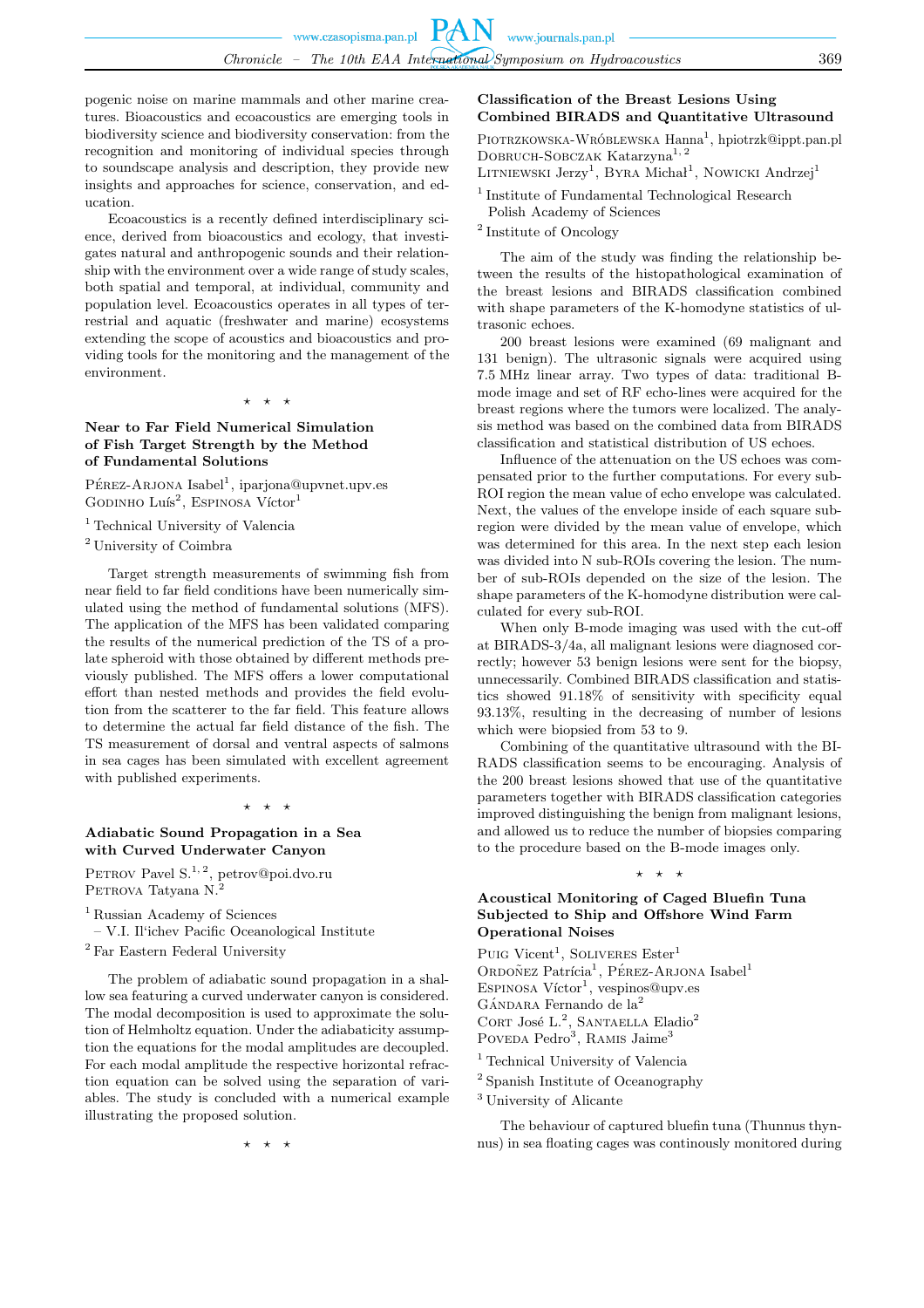six weeks with a synchronize system of IP video camera and a 200 kHz echosounder. The usual behaviour of the tuna showed variations between day and night in terms of average school depth and school density. The school anticipated the daily arrival of the feeding boat, changing its vertical distribution, before of the actual ship approach.

During a three days experiment the tuna were exposed to different acoustic stimuli (including off shore wind mail recordings) emitted by a broadband underwater low frequency projector. The animal showed an evident elusive reaction to long and high enough emission levels of windmill operational noise emissions, including school depth variations, change of swimming's direction and individual disorientation. Repetition of the stimuli revealed a high level of adaptability and a increasing delay in the reactions. A quantitative analysis of echograms revealed a posteriori more subtile reactions to short emissions of pure and synthetic noises.

⋆ ⋆ ⋆

# **Organization Performing of Passive Linear Towed Array Sonar Consoles**

RAGANOWICZ Aleksandra<sup>1</sup>, Aleksandra.Raganowicz@eti.pg.gda.pl KILIAN Lech<sup>1</sup>, DOLOT Michał<sup>1</sup>, SADOWSKI Kamil<sup>2</sup>

<sup>1</sup> Gdańsk University of Technology

<sup>2</sup> Polish Navy, 3rd Ship Flotilla, Battleship Unit

The operators experience, collected over several years after the passive towed array sonar upgrading, enabled the development of the concept of new forms of sonar imaging and optimization tasks performed by the sonar operators. This concept has been implemented and tested successfully during naval exercises. Optimization tasks consists generally on a clear separation of the main sonar operator – "Sonar Supervisor" and tracking operator – "Acoustic Detection Tracker". To facilitate the execution of their tasks, displays rearrangement and expansion of interaction between screens were performed. The article discusses in detail the above ventures and the achieved results.

#### ⋆ ⋆ ⋆

### **Studies of the Acoustic Noise Correlation Properties in Shallow-Water**

Rudnicki Mariusz, Mariusz.Rudnicki@eti.pg.gda.pl Marszal Jacek

Gdańsk University of Technology

This article attempts to examine the correlation properties of acoustic noise occurring in shallow waters. Knowledge of these properties is very important from the designer point of view for passive and active hydroacoustic systems. In sonar systems, signal processing algorithms operate on both, useful acoustic signal and accompanying noise. Quantitative estimation of the correlation properties of acoustic noise enables accurate determination of detection conditions. This will verify the validity of simplified models commonly used in simulations of hydroacoustic systems. The article presents construction of the measurement system, processing algorithms, discusses and presents the results of research.

⋆ ⋆ ⋆

#### **Digital Microcontroller for Sonar Signals Generation**

Schmidt Aleksander, Aleksander.Schmidt@eti.pg.gda.pl SCHMIDT Jan

Gdańsk University of Technology

The generation of sounding signals is essential for the operation of the active sonar. The system dedicated for this purpose must be characterized by high reliability. In order to obtain high reliability the system should have the appropriate architecture, the efficient communication with connected devices and properly constructed self-tested software. Presented in the article system is responsible for the generation of sounding signals and ensures proper interaction of power amplifiers and power supplies. The structure of the system allows very stable generating of complex sounding signals in form of the linear frequency modulated pulses LFM, hyperbolic frequency modulated pulses

– HFM continuous transmission wave with increasing frequency – FMCW. Implementation of any other signals is also possible. Therefore it flexible enough that can be used in sonars for various purposes. The article describes the chosen technical solutions and sounding signals possible to use.

#### ⋆ ⋆ ⋆

# **The Development of Underwater Telephone for Digital Communication Purposes**

SCHMIDT Jan, Jan.Schmidt@eti.pg.gda.pl

Gdańsk University of Technology

The underwater telephone HTL-10 has been designed to provide voice and telegraphy communication between helicopter and submarines using acoustic waves, as the main task. It works in half-duplex mode and uses analogue power-efficient modulation in the form of single sideband and suppressed carrier according to STANAG 1074, in a wide range of frequency. It makes a generation of the transmitted signal and analysis of the received signals only in digital technology. Although it was designed about a few years ago, the flexible structure of the underwater telephone ensures a convenient platform for the implementation of various types of communication as well as for the tests. This ability is due to the particular characteristics of the digital signal processing module, of which I am the author in both parts of hardware and software. In this module are the main elements: fixed point signal processor and an additional floating-point digital signal processor with high performance. This article presents the possibility of adapting it for the implementation of digital communication in the shallow waters with reliable and robust low data rate spread spectrum approach.

#### ⋆ ⋆ ⋆

#### **On Measurements of Internal Wave Parameters in the Sea Using ADCP**

Serebryany Andrey, serebryany@hotmail.com Belogortsev Andrey

P.P. Shirshov Institute of Oceanology RAS

The main purpose of Acoustic Doppler Current Profiler (ADCP) is a measurement of three components of current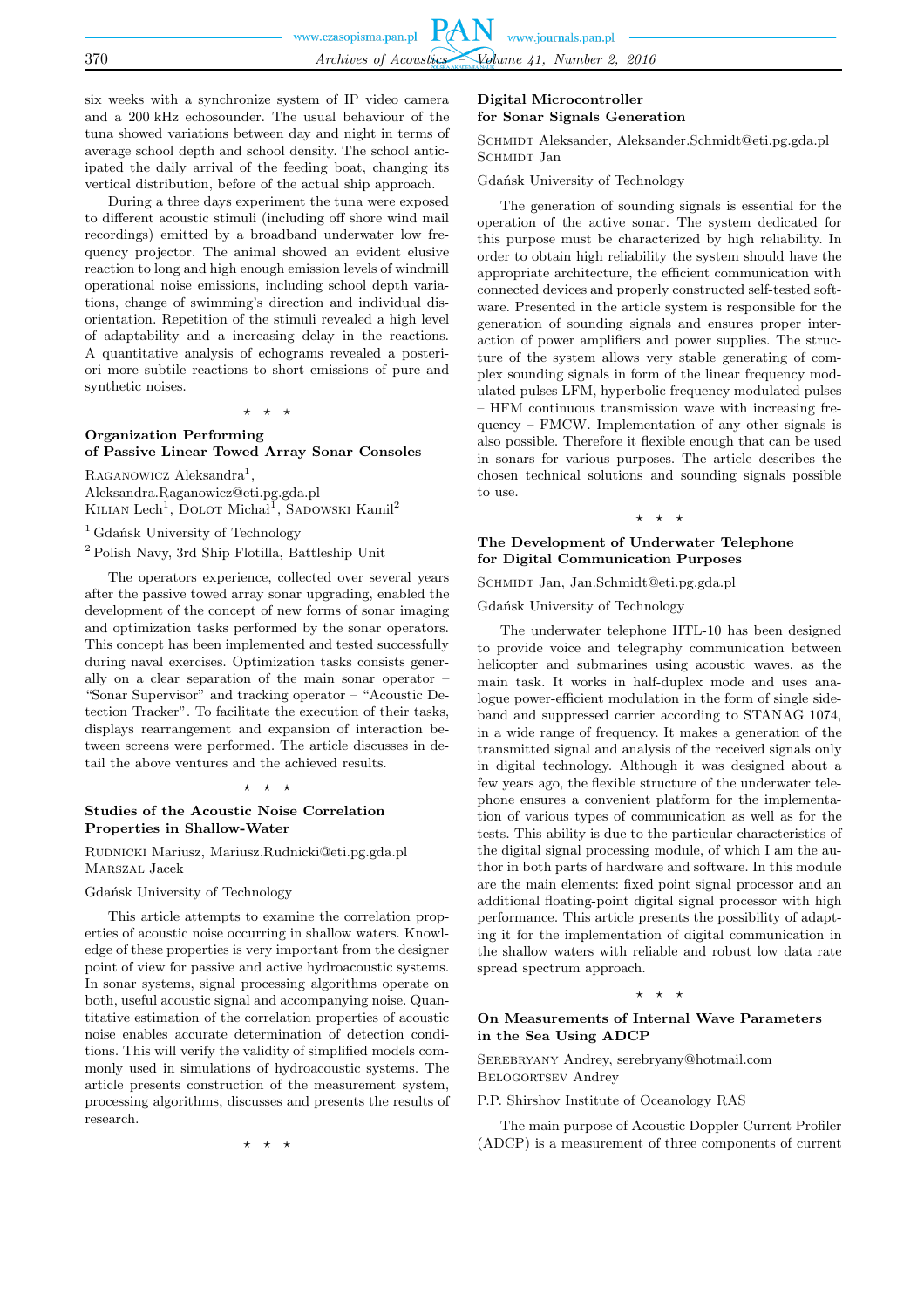in the marine environment. However, the possibilities of this device are not limited by measurements of currents. In particular, we make extensive use of ADCP to study internal waves on the sea shelves. It allows us not only to observe internal waves, but also detect conditions leading to their generation. An important aspect is also possibility to measure the own parameters of internal wave: height, period, orbital currents, features of the wave profile and etc. Examples of measurement parameters of internal waves collected by us in different seas will be given. The new method will be shown how using the data recorded with four rays ADCP, passing above the internal wave once, it is possible to obtain estimates of it's phase velocity and direction of propagation.

⋆ ⋆ ⋆

# **Autonomous Hydrophone Recorders with Internal Processing and Modem Communication for Long-Term Ambient Noise and Mammal Monitoring**

SIMON  $Luc^1$ , lsimon@rtsys.fr DUFRECHOU Laurent<sup>1</sup>, LEPPER Paul<sup>2</sup>

### <sup>1</sup>RTSYS

<sup>2</sup> University of Loughborough

With the increasing need in getting the ambient noise trends, especially in European waters; instruments need to be deployed for long periods as well as gathering wide range of sounds in level and frequencies and gather key information. Then, being able to correlate it with the presence of marine mammal by detecting clicks and vocalization.

A common approach to extend acquisition periods is to use recording duty-cycle to sample for example ambient and device noise regularly on a fixed schedule. This approach however is less useful for capturing uncorrelated biological acoustic events for example echo-locating marine mammals in combination with analyzing long term noise trends.

This paper will present a dual approach combined in an autonomous logger. On the one hand the research developed consists is to embed in the same low-power electronics a continuous sampling in high digitization combined with ambient noise recording. Integrated processing with traveling buffer allows real-time processing of ambient noise while raw data is stored, extracting key indicators. In parallel the 500 kHz continuous sampling integrated various frequency/level detectors up to high frequencies mammals and storing both detection of mammal and raw data of the signal.

On the one hand, it will present the development of a Modem compatibility allowing the device will be able to store raw data and send to the modem selected key information. The user at surface can then come and interrogate the unit directly from the surface without having to retrieve the device.

The abstract will also open to new research areas with aim to combine acoustic data with external sensors such as vibration sensors and physicochemical parameters.

⋆ ⋆ ⋆

# **Measurement of Hydroacoustic Channel Impulse Response in Real Conditions**

STUDAŃSKI Ryszard<sup>1</sup>, r.studanski@we.amg.gdynia.pl ŻAK Andrzej<sup>2</sup>, a.zak@amw.gdynia.pl

<sup>1</sup> Gdynia Maritime University

 $^2$  Polish Naval Academy

The article will describe the method of determining the hydroacoustic channel impulse response using signals modulated by pseudo-random sequence. Determination of the hydroacoustic channel impulse response using signal similar to the Dirac delta function is impossible in practice. Signals with high energy and very short duration cause cavitation and this makes the measurement unreliable. The solution is to use the signals modulated by pseudo-random sequence. In article will be presented configuration of measurement system which allows to measure impulse response of hydroacoustic channel. There will be also described used in measurements signal. Authors conduct researches in laboratory conditions as well as in real conditions. The measurement companion in real conditions have been conducted at Kosobudno lake in October last year. The results of measurement will be presented in the paper and briefly discussed.

### $\star$   $\star$

### **Modeling of Hydroacoustic Channel using Measurements of Impulse Response**

Studański Ryszard, r.studanski@amw.gdynia.pl Żak Andrzej, a.zak@amw.gdynia.pl

Polish Naval Academy

This article presents a method of modeling the hydroacoustic channel basis on measurements of the impulse response determined in laboratory conditions. Determination of the channel impulse response and to have such a channel model can be useful to dynamically determine the propagation conditions and the construction of adaptive broadband communication systems in the aquatic environment. The article will briefly describe a method of measuring the hydroacoustic channel impulse response using signals modulated by pseudo-random sequence. Based on this method, the authors undertook researches on determining the impulse response of the water in the laboratory conditions and also performs experiments on inland waters (campaign of measurements on the lake Kosobudno in October last year). There will be presented the results and discussion of results of simulation researches on modeling the hydroacoustic channel basis on the results obtained in the laboratory conditions.

#### ⋆ ⋆ ⋆

### **Underwater Noise Emitted During Microscale Wave Breaking Events**

Szuszkiewicz Justyna<sup>1</sup>, justyna.szuszkiewicz@ug.edu.pl  $KL$ USEK Zygmunt<sup>2</sup>, GORSKA Natalia<sup>1</sup>

<sup>1</sup> University of Gdansk

2 Institute of Oceanology, Polish Academy of Sciences

The wind speed ambient noise intensity relationships are relatively well recognised. It is established that gener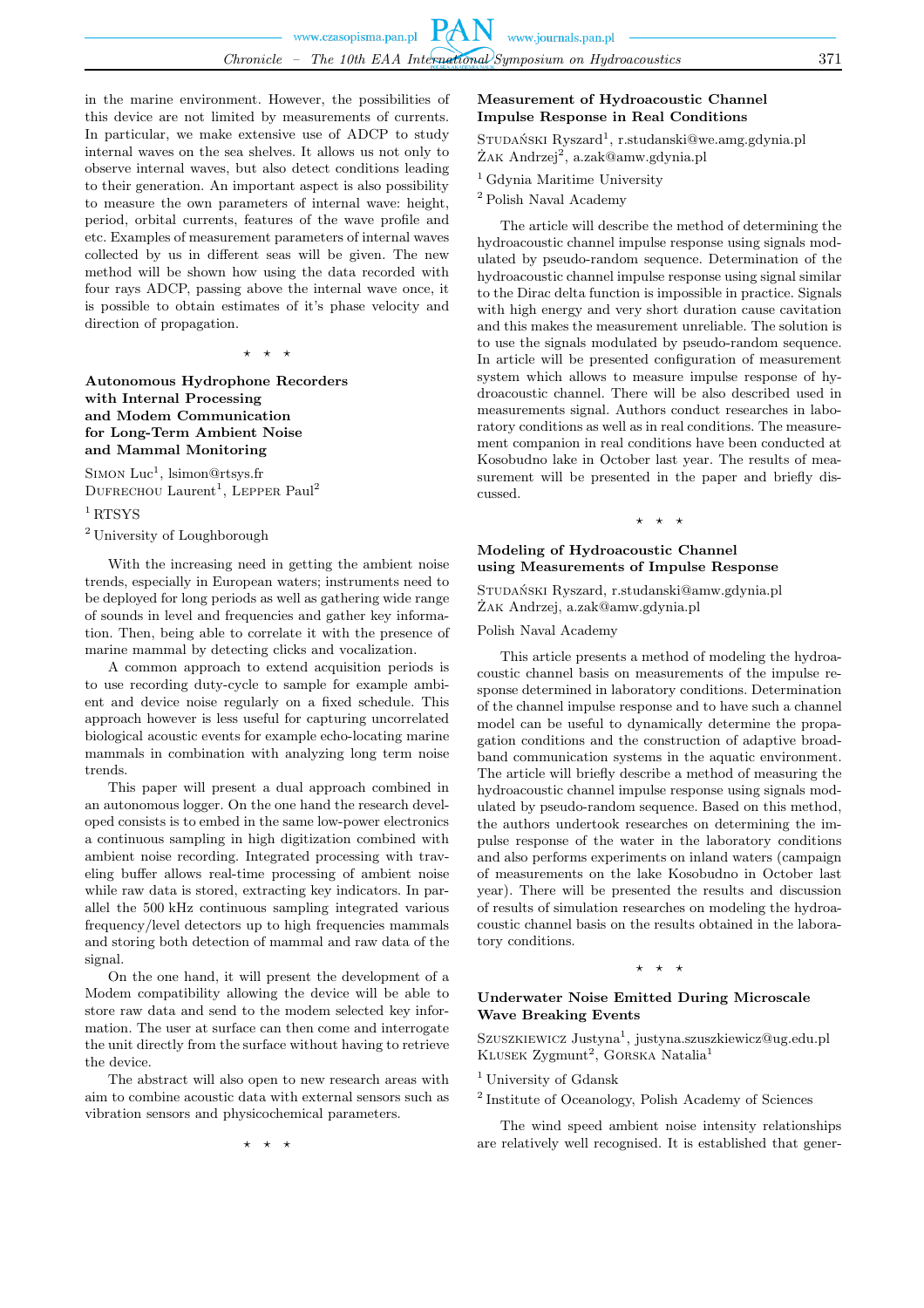ally, linear relation between logarithm of wind speed and ambient noise level exists. However, above mentioned dependency is clearly noticeable above the sea state 3B when bubbles, the main source of the ambient sea noise are generated due to the wave breaking. The noise generated by micro breakers during the low wind condition receive much less attention from observers of the ocean surface than plunging counterparts. Though, microscale wave breaking occurs frequently at the sea and are probably important contributors to turbulence, spray, and creation of bubble at the air-water boundary.

The paper presents results of experiments aimed at investigations of emission of underwater noise by micro- and low intensity breakers. Model experiments were performed in small tanks altering the potential energy of water involved in simulation of breaking events. The analysis include research of the underwater noise spectra under different properties of breakers and different parameters of water environment as surface tension or presence of gas bubbles.

#### ⋆ ⋆ ⋆

### **Noise Source Tracking using Autonomous Hydrophones Array System**

Szymczak Wojciech, w.szymczak@amw.gdynia.pl

Polish Naval Academy

The main goal of this paper is to present solution of realization underwater, autonomous, passive system to detect and track objects moving on the surface on the water. There will be presented spacing method of hydrophones array and mechanical denouement of mobile, compact system. Analog signals from hydrophones are analyzed on the processor in module. There are two methods of determination of the angle of incidence of noise: correlation method (hyperbolic navigation) based on calculation delays between signals, and beamforming method based on received signals delays and sum to determine from which direction noise is coming. This two algorithms will be compared based on sea trials measurements done on Bay of Puck with two targets: small rubber boat with 5hp engine, RIB with 100hp engine and sailing yacht as measuring station. Synchronization of tracking system clock time with GPS time made possible comparing time series with object position and determination maximum ranges and accuracy of bearings what will be presented in the article.

#### ⋆ ⋆ ⋆

# **Ship Traffic Noise Distribution in the Polish Baltic Waters – Results of BIAS EU Project**

Tęgowski Jarosław<sup>1</sup>, j.tegowski@ug.edu.pl FOLEGOT Thomas<sup>2</sup>, KOZA Radomił<sup>1</sup>, Trzcińska Karolina<sup>1</sup>, Pawliczka Iwona<sup>1</sup>, ZDROIK Jakub<sup>1</sup>, Skóra Krzysztof<sup>1</sup>

<sup>1</sup> University of Gdansk

<sup>2</sup> QUIET-OCEANS

The level of anthropogenic activities in the ocean is rapidly increasing since the end of the World War II. This

process is especially observed in the Baltic Sea, where the growing economy of Baltic countries have resulted in a significant increase in vessel traffic which is the basic source of chronic underwater noise of anthropogenic origin. Noise can dramatically disturb behaviour and life processes of marine mammals and fish and in some cases can lead to their death.

In order to reduce and control the underwater noise, the European Commission has recommended the monitoring of underwater noise at regional scales under the Marine Strategy Framework Directive. In the EU Life+ project "Baltic Sea Information on the Acoustic Soundscape – BIAS", six Baltic countries collaborated to deploy a total of 38 acoustic sensors throughout the Baltic Sea to measure the underwater noise levels during the whole year of 2014.

In the Polish area, 5 hydroacoustic buoys were submerged at depths ranging from 12 m to 85 m, which continuously measured the ambient noise at the sampling frequencies of 24 kHz and 96 kHz. Registered signals were filtered by one-third octave 63 Hz and 125 Hz bandpass filters for ship noise detection as required by the EU. For two deployment locations were measured also wind speed and its direction.

Moreover the information on ship traffic from AIS (Automated Identification System) and VMS (Vessel Monitoring System) systems were taken into account, which enabled the mapping of the statistical noise including shipping noise and noise generated by surface waves.

The paper presents monthly statistics and sound pressure level maps of ambient noise for the Polish part of Baltic sea together with wind speed and direction analysis.

This work has been conducted under EC LIFE+ project No. LIFE11 ENV/SE/000841 and Polish National Fund for Environmental Protection and Water Management (NFEP&WM).

 $\rightarrow$ 

### **NAWIGATOR XXI Vessel Vibration and Underwater Noise Emission in Shallow Water**

Weryk Mateusz, mateusz.weryk@cto.gda.pl

Ship Design and Research Center

NAWIGATOR XXI is a research and training vessel owned by the Maritime University of Szczecin. This vessel was used as a reference ship for performing underwater noise measurements within EU FP7 AQUO (Achieve QUieter Oceans by shipping noise footprint reduction) Project. European Project AQUO is focused on finding solutions to mitigate underwater noise related to maritime transport, in order to achieve a good environmental status consistent with the objectives of the European Marine Strategy Framework Directive.

In this article measurements and measurement results of vibration related to the emitted underwater noise are presented – measurements were performed by Ship Design and Research Centre (CTO S.A).